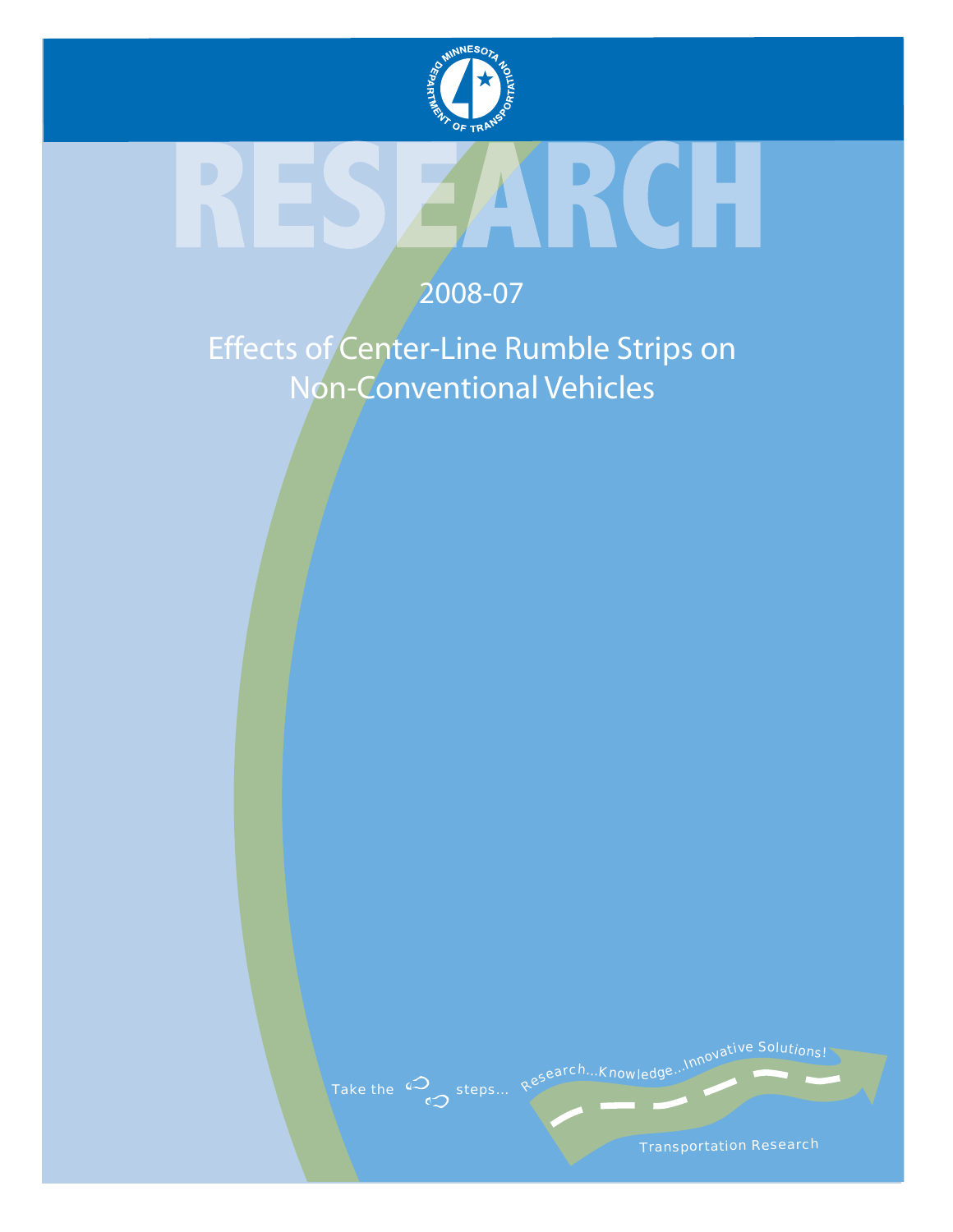# **Technical Report Documentation Page**

| 1. Report No.                                                                | 2. | 3. Recipients Accession No.                                                                                          |  |  |  |  |
|------------------------------------------------------------------------------|----|----------------------------------------------------------------------------------------------------------------------|--|--|--|--|
| MN/RC 2008-07                                                                |    |                                                                                                                      |  |  |  |  |
| 4. Title and Subtitle                                                        |    | 5. Report Date                                                                                                       |  |  |  |  |
| Effects of Center-Line Rumble Strips on Non-Conventional                     |    | January 2008                                                                                                         |  |  |  |  |
| Vehicles                                                                     |    | 6.                                                                                                                   |  |  |  |  |
|                                                                              |    |                                                                                                                      |  |  |  |  |
| 7. Author(s)                                                                 |    | 8. Performing Organization Report No.                                                                                |  |  |  |  |
| Kenneth W. Miller                                                            |    |                                                                                                                      |  |  |  |  |
| 9. Performing Organization Name and Address                                  |    | 10. Project/Task/Work Unit No.                                                                                       |  |  |  |  |
| St. Cloud State University                                                   |    |                                                                                                                      |  |  |  |  |
| 720 Fourth Avenue South                                                      |    | 11. Contract (C) or Grant (G) No.                                                                                    |  |  |  |  |
| St. Cloud, MN 56301-4498                                                     |    |                                                                                                                      |  |  |  |  |
|                                                                              |    | (c) 89424                                                                                                            |  |  |  |  |
|                                                                              |    |                                                                                                                      |  |  |  |  |
| 12. Sponsoring Organization Name and Address                                 |    | 13. Type of Report and Period Covered                                                                                |  |  |  |  |
| Minnesota Department of Transportation                                       |    | <b>Final Report</b>                                                                                                  |  |  |  |  |
| 395 John Ireland Boulevard Mail Stop 330                                     |    | 14. Sponsoring Agency Code                                                                                           |  |  |  |  |
| St. Paul, Minnesota 55155                                                    |    |                                                                                                                      |  |  |  |  |
| 15. Supplementary Notes                                                      |    |                                                                                                                      |  |  |  |  |
| http://www.lrrb.org/PDF/200807.pdf                                           |    |                                                                                                                      |  |  |  |  |
| 16. Abstract (Limit: 200 words)                                              |    |                                                                                                                      |  |  |  |  |
|                                                                              |    |                                                                                                                      |  |  |  |  |
|                                                                              |    | Centerline rumble strips are being installed on rural Minnesota Highways in an effort to reduce crossover accidents. |  |  |  |  |
| This study looks for possible detrimental effects on 2 and 3 wheeled cycles. |    |                                                                                                                      |  |  |  |  |
|                                                                              |    |                                                                                                                      |  |  |  |  |
|                                                                              |    | Motorcycle accidents reports since centerline rumble strips first appeared on rural highways in 1999 revealed only   |  |  |  |  |
|                                                                              |    | 29 accidents on roads with the rumble strips. None of these reports implicated the rumble strips as a factor in the  |  |  |  |  |
|                                                                              |    | accident. There were also no visible indications of rider correction or overcorrection in 40 hours of roadside       |  |  |  |  |
|                                                                              |    | observations. Controlled conditions on a closed circuit supported this observation through 32 riders in all types of |  |  |  |  |
|                                                                              |    | cycles and experience levels from 0 to 41 years of street riding. Interviews confirmed that the riders had no        |  |  |  |  |
| difficulty or concern with the rumble strips.                                |    |                                                                                                                      |  |  |  |  |
|                                                                              |    |                                                                                                                      |  |  |  |  |
|                                                                              |    | The recommendation from this study is that cyclist should become familiar with the rumble strips in rider safety     |  |  |  |  |
|                                                                              |    |                                                                                                                      |  |  |  |  |
|                                                                              |    | courses and driving examinations. There were no indications to impede the installation of rumble strips and no       |  |  |  |  |
| indication that signage is justified.                                        |    |                                                                                                                      |  |  |  |  |

| 17. Document Analysis/Descriptors |                                | 18. Availability Statement                |           |  |
|-----------------------------------|--------------------------------|-------------------------------------------|-----------|--|
| Centerline Rumble Strip           | Motorcycle                     | No restrictions. Document available from: |           |  |
| Rumble Strip                      | Three-wheel vehicle            | National Technical Information Services,  |           |  |
|                                   |                                | Springfield, Virginia 22161               |           |  |
|                                   |                                |                                           |           |  |
| 19. Security Class (this report)  | 20. Security Class (this page) | 21. No. of Pages                          | 22. Price |  |
| Unclassified                      | Unclassified                   | 29                                        |           |  |
|                                   |                                |                                           |           |  |
|                                   |                                |                                           |           |  |

 $\overline{\phantom{a}}$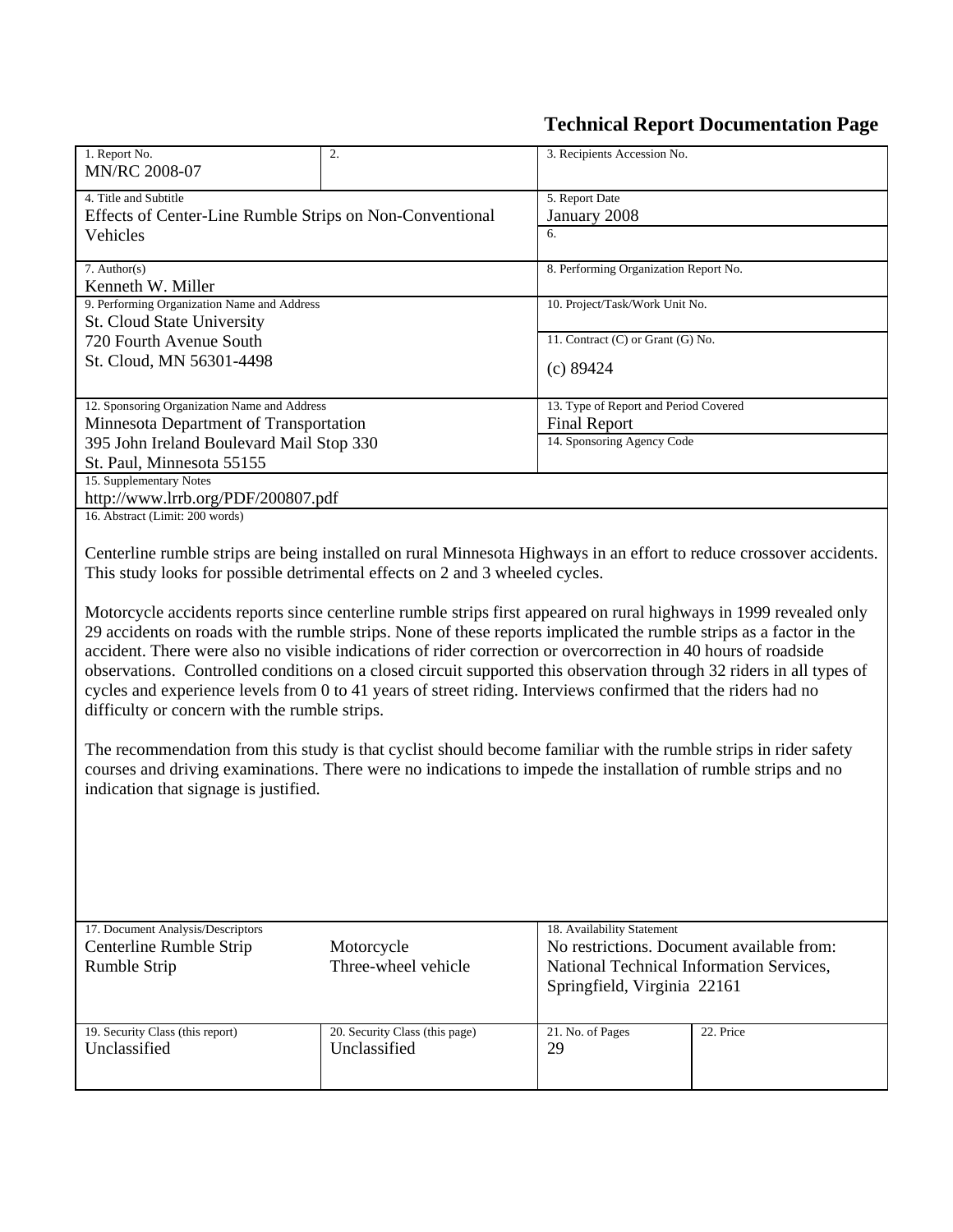# **Effects of Center-Line Rumble Strips on Non-Conventional Vehicles**

## **Final Report**

*Prepared by:* 

Kenneth W. Miller

College of Science and Engineering St. Cloud State University

#### **January 2008**

*Published by:* 

Minnesota Department of Transportation Research Services Section 395 John Ireland Boulevard, MS 330 St. Paul, Minnesota 55155-1899

This report represents the results of research conducted by the authors and does not necessarily represent the views or policies of the Minnesota Department of Transportation and/or the Center for Transportation Studies. This report does not contain a standard or specified technique.

The authors and the Minnesota Department of Transportation and/or Center for Transportation Studies do not endorse products or manufacturers. Trade or manufacturers' names appear herein solely because they are considered essential to this report.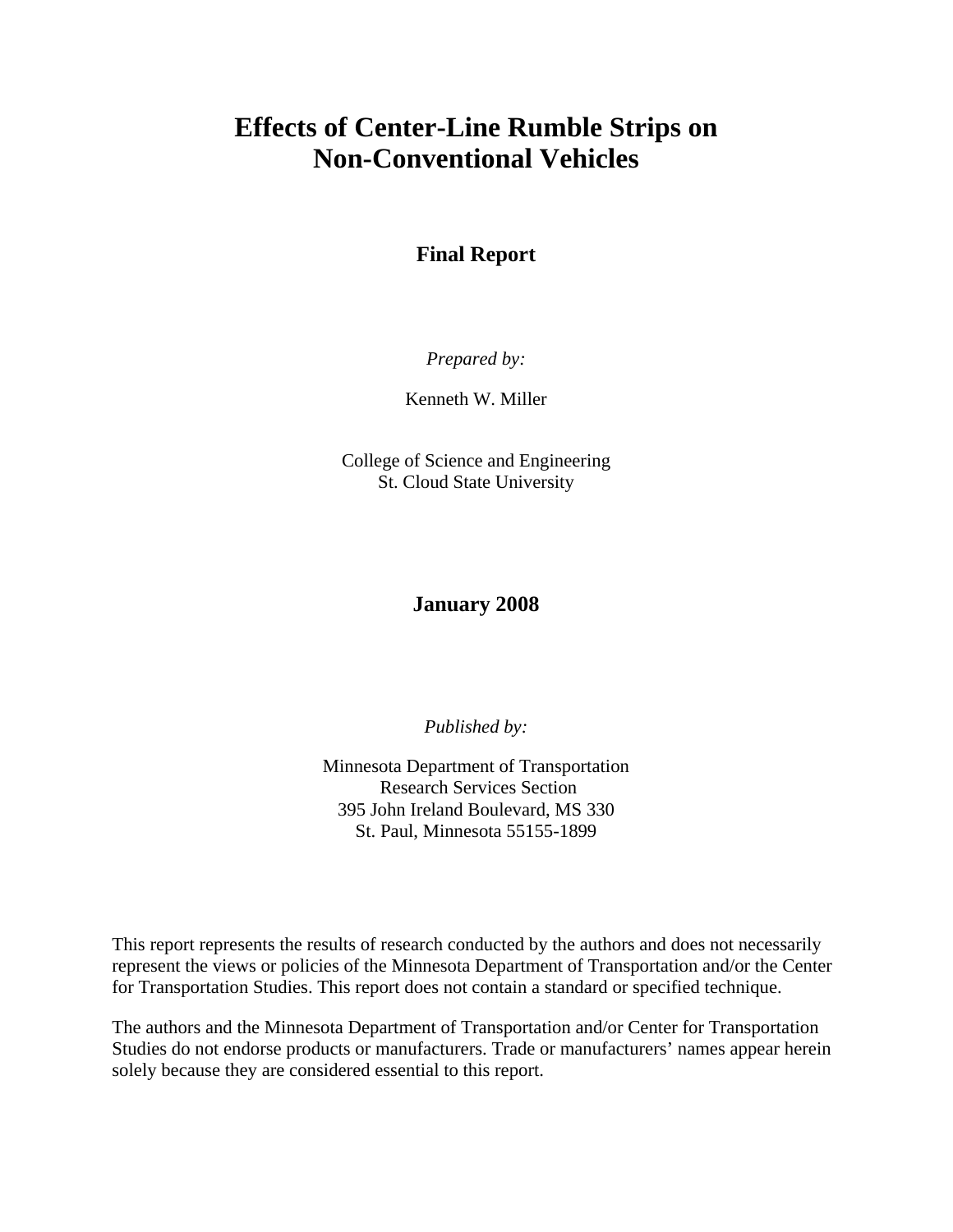## **Acknowledgements**

The author would like to thank Bill Ruhr and the staff of the Minnesota Highway Safety and Research Center. This research would not have been possible without the help and expertise of Bill Ruhr. The safety center was irreplaceable as a location where rumble strips can be added and the tests safely run.

Thanks also go to Njeh Smith, a student at St. Cloud State University for his help in the research for this document. His assistance and patience through some long afternoons of observations were valuable in completing this work.

Tom Dumont of Mn/DOT was also a valuable contributor to this project.

Last, but not least, the author would also like to thank the members of the Technical Advisory Committee. Their help and guidance helped greatly in completing this work.

- Gary Dirlam
- David Engstrom
- Dan Warzala
- Matt Gjersvik
- Cassandra Isackson
- Rob Ege
- Randy Reznicek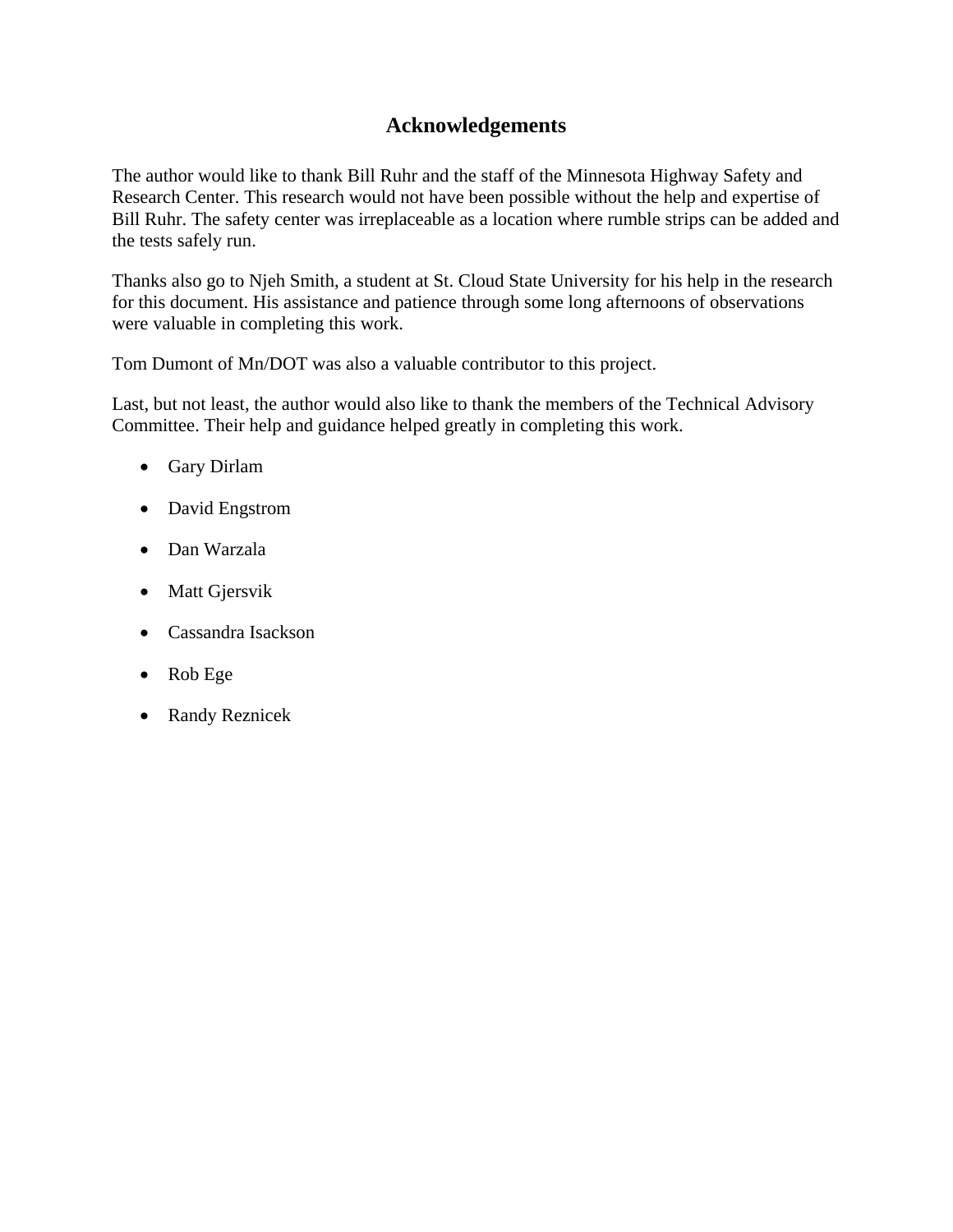# **Table of Contents**

| <b>Appendix A: Accident Report Narratives</b> |  |
|-----------------------------------------------|--|
| Appendix B: Observation Logs                  |  |
| Appendix C: Track Survey                      |  |

# **List of Tables**

# **List of Figures**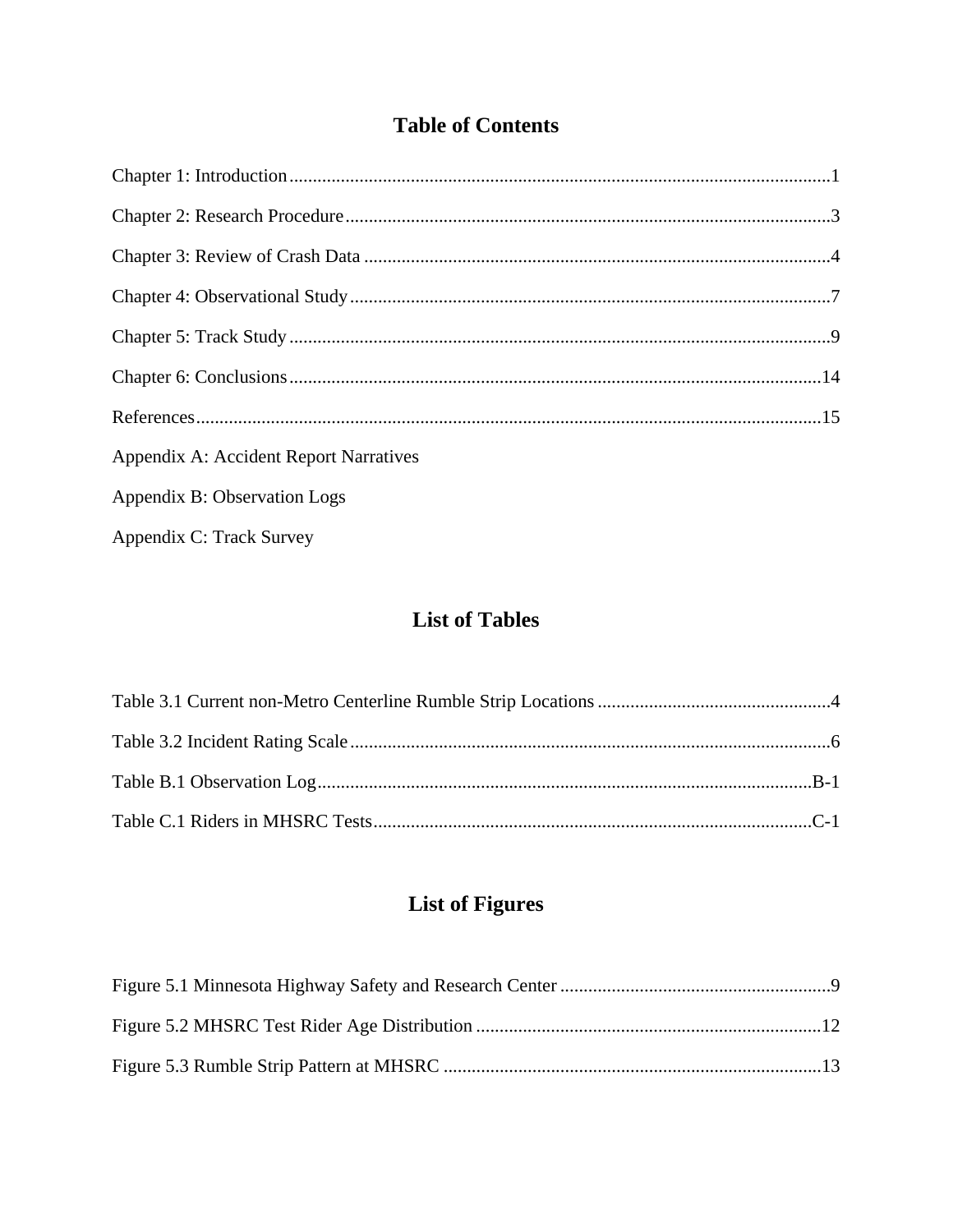## **Executive Summary**

The state of Minnesota has been installing centerline rumble strips on rural highways since 1999. Studies in Minnesota and several other states have shown them to be an effective means of reducing crossover crashes. While the general benefits have been measured, research into the effects of centerline rumble strips on non-conventional vehicles has been limited. (This research project is a review of motorcycle rider behavior on roads with centerline rumble strips. The most significant finding is that centerline rumble strips have added no measurable risk to motorcycles or three wheel cycles.)

About one half of all motorcycle crashes nationally and in Minnesota are single vehicle incidents. Of particular concern are those incidents caused by overcorrection, 2.5% of crashes in Minnesota and 4.4% nationally. Rumble strips have not been shown to cause stability concerns for motorcycles, so problems will be a result of rider behavior. This is a particular concern with new drivers where NHTSA estimates lack of experience to be the second leading cause of these single vehicle motorcycle crashes, behind chemical impairment. Finally, these concerns are compounded by the statistic that about half of the motorcycle fatalities in Minnesota (30 of 61 for 2001) were in rural areas where most rumble strips are being added.

The first phase of this study was a review of motorcycle crashes in Minnesota. A summary of 9,845 motorcycle crashes since the first rumble strips were installed in 1999 were matched with rumble strip locations. Rumble strips inside the metro area were not considered because it was felt there are too many factors to isolate any by rumble strips. It was found that 29 of these incidents occurred in sections of road with centerline rumble strips. One of the 29 was a fatality.

Reports on 26 of those 29 crashes were reviewed to determine if rumble strips were a primary or contributing factor. None of the reports mentioned rumble strips or showed them in the diagrams. All but two of them had clear causes unrelated to rumble strips. The riders in five of those incidents crossed the centerline during or immediately prior to the accident. There were no indications that rumble strips contributed to the crash. In three of them, there was enough ambiguity in the cause that road surface is a possible factor.

The second phase of the study was 44 hours of roadside observation. Both direct observation and video recordings were used on rural highways to monitor for centerline crossing and rider behavior. These observations revealed a limited number of rumble strip crossings and no unusual behavior or directional changes during the crossing. The rumble strips did not appear to deter any passing opportunities.

The final phase of the study was more controlled observation of rider behavior on a closed circuit. Riders went through a one-mile course that included two lane changes over centerline rumble strips. There were 32 participants in this study on a full range of cycles including touring, cruising, and sport bikes. Included with those vehicles were two three-wheeled cycles and a scooter. Experience ranged from two new riders with learner's permits through 41 years.

Close observation of the riders showed no adjustments to steering, brakes, or throttle while crossing the rumble strips. Post ride interviews confirmed the observations. None of the riders expressed any difficulty or concern when crossing the rumble strips. About half (14) did not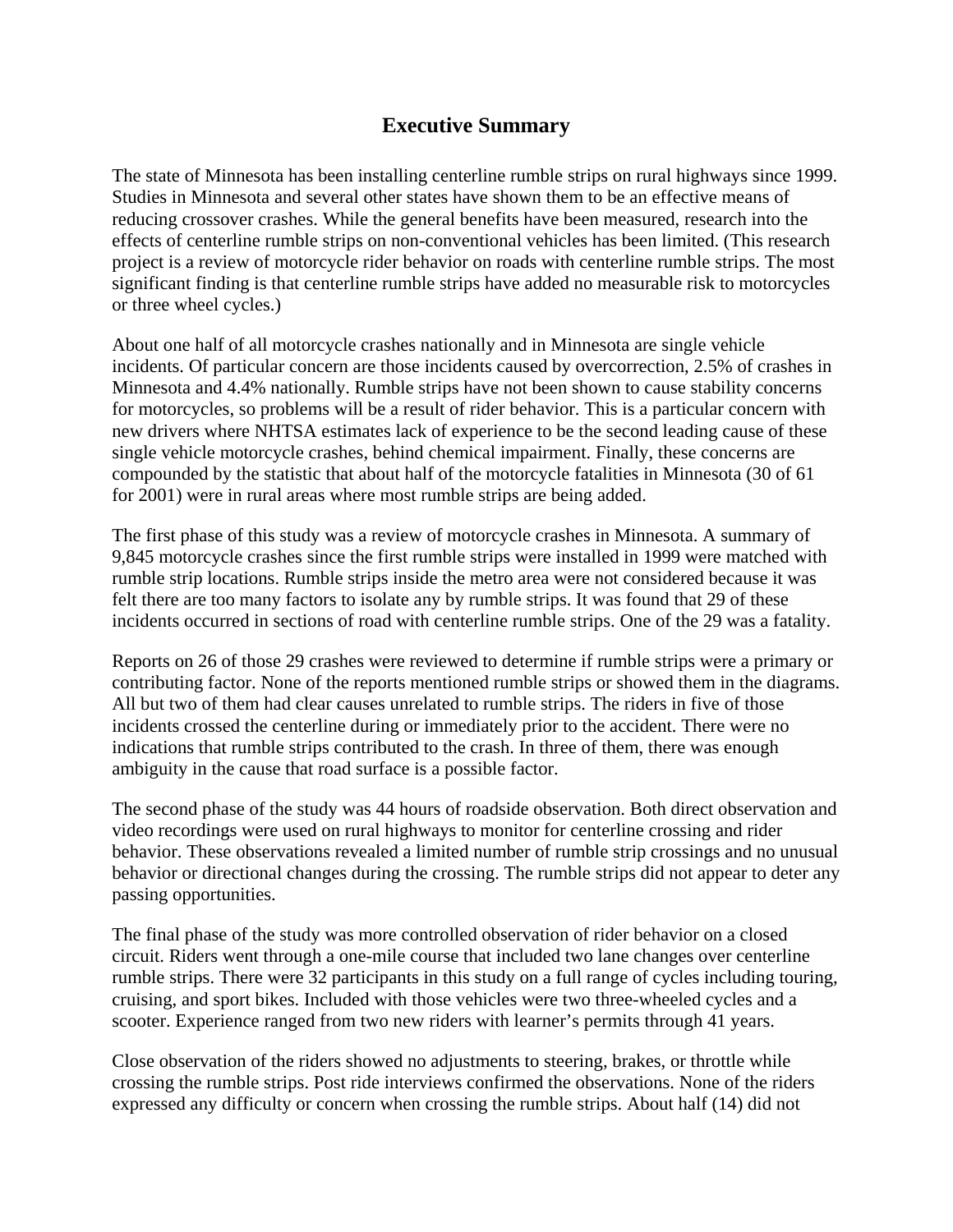notice the rumble strips before crossing them but still expressed no concern while crossing. All of them said they did notice the presence of rumble strips when encountering them on public roads. None of the riders considered the rumble strips to be a hazard, although eight considered them to be a nuisance when passing.

A review of the information found in this study reveals no indications that centerline rumble strips pose a hazard to motorcycles or three-wheel motorcycles. The awareness of the riders can be seen as an indication that there is no justification for warning signs. The only concern is how new riders will behave when encountering rumble strips for the first time. Exposing riders to the rumble strips in controlled situations should resolve this concern. Adding rumble strips to motorcycle safety courses and driving examinations will reduce this concern.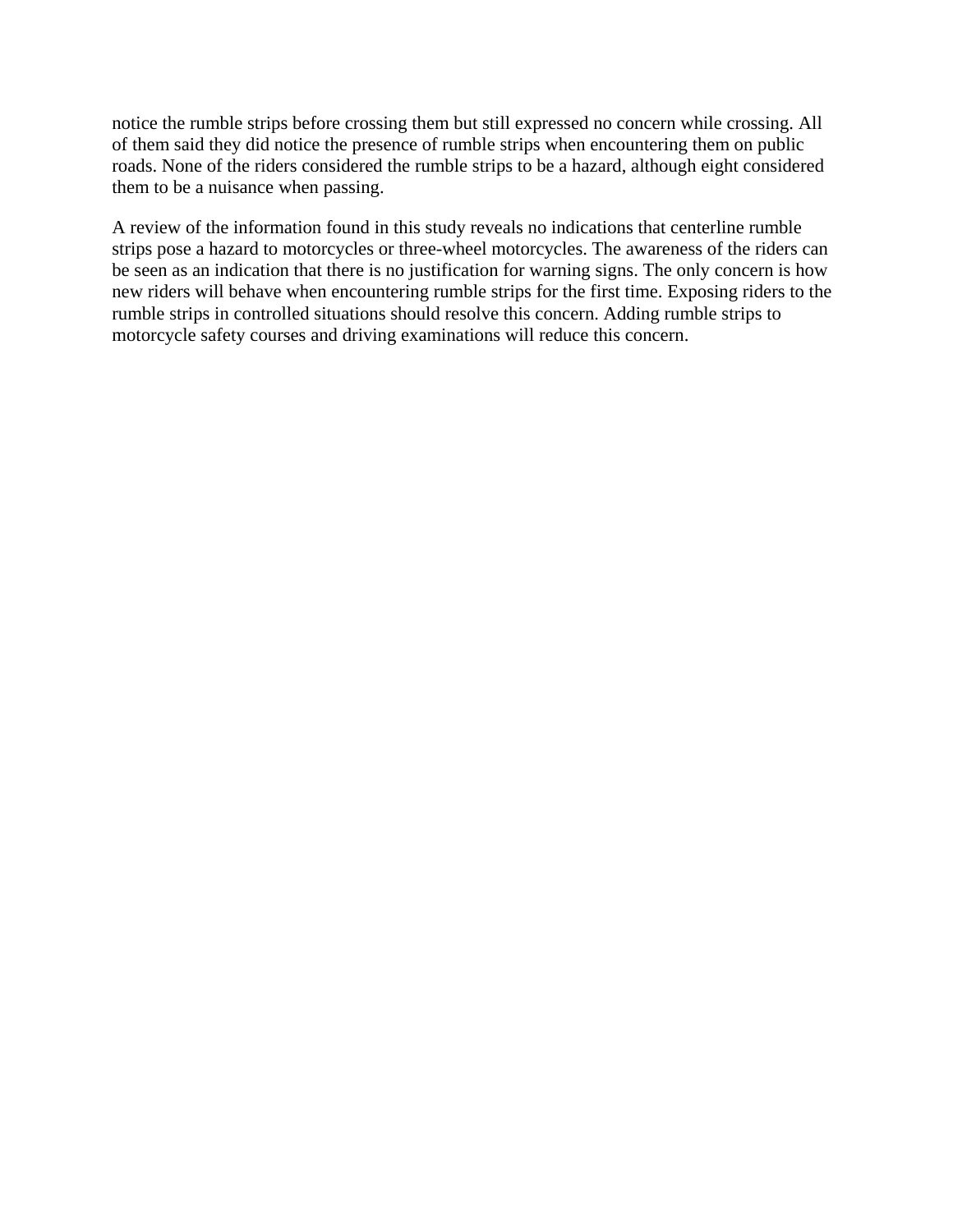## **Chapter 1: Introduction**

#### **Project Proposal**

The objective of this project is to find any adverse effects of centerline rumble strips on drivers of non-conventional vehicles and propose remedial action if needed. Vehicles specifically targeted are motorcycles and three-wheeled motorcycles. This study will look for dangerous or inappropriate responses by the driver on encountering the rumble strips.

#### **Background**

Extensive research has been done in the area of in-lane rumble strips on driver behavior. In studies by Kathleen Harder [1] [2], there were limited effects seen on attentive drivers, but significant improvements for sleep deprived drivers. She has an ongoing project (CTS 2003032) to establish guidelines for rumble strip use. Guidelines are already established in other locations in the US and Canada, and are similar in most cases [3] [4].

Studies of potential adverse effects have been more limited. In the report by Griffith [5], the possibility of crashes by driver "overreaction" was presented in a study of shoulder rumble strips. The emphasis of this study was overreaction by impaired (drowsy or alcohol influence) drivers overcorrecting what could have been an off-road crash into a collision with oncoming traffic or moving the incident downstream to a possibly more dangerous location. The research used crash data from California and Illinois to look for changes associated with the rumble strips. No significant relationship between the rumble strips and crashes due to overcorrection was found. This is a primary concern with motorcycles where overcorrecting with steering or braking is likely to end in a fall. According to The National Highway Traffic Safety Administration (NHTSA), 49% of all motorcycle crashes are single vehicle crashes [6]. According to the Minnesota Office of Transportation Safety figures for 2004, 2.5% of motorcycle crashes list overcorrection as the cause. It is likely a contributing factor in a much larger portion of the crashes. Overcorrection is the primary concern with centerline rumble strips and is associated with inexperience, inattentiveness, and impairment.

Much of the increase in motorcycle crashes can be attributed to the large number of new cyclists on the road. Nationally (NHTSA), the number of registered motorcycles has increased from 3,826,373 in 1997 when motorcycle fatalities were at a low point. By 2003, the number of registered motorcycles has increased to 5,370,035. At the same time the fatalities has increased from 2,116 to 3,714. All of the difference cannot be attributed to the number of vehicles. The fatality rate over the same period has increased from 55.30 to 69.16 fatalities per 100,000 vehicles, or from 20.99 to 38.93 fatalities per 100 million miles traveled. Injury rates have followed a similar trend dropping from 1,374 to 1,250 per 100,000 vehicles, but increasing from 522 to 703 injuries per 100 million miles traveled.

Minnesota followed this trend. There were 1,431 motorcycle crashes in 2005, which was the highest in ten years. More significant is the severity. Nearly 20 of every 100 crashes in 2005 resulted in significant injury with 4.3 of them resulting in a fatality [7]. Close to national trends, 58% of these were single vehicle incidents. Factors most frequently cited by officers in single vehicle incidents are unsafe speed (21%), driver inexperience (10%), inattention or distraction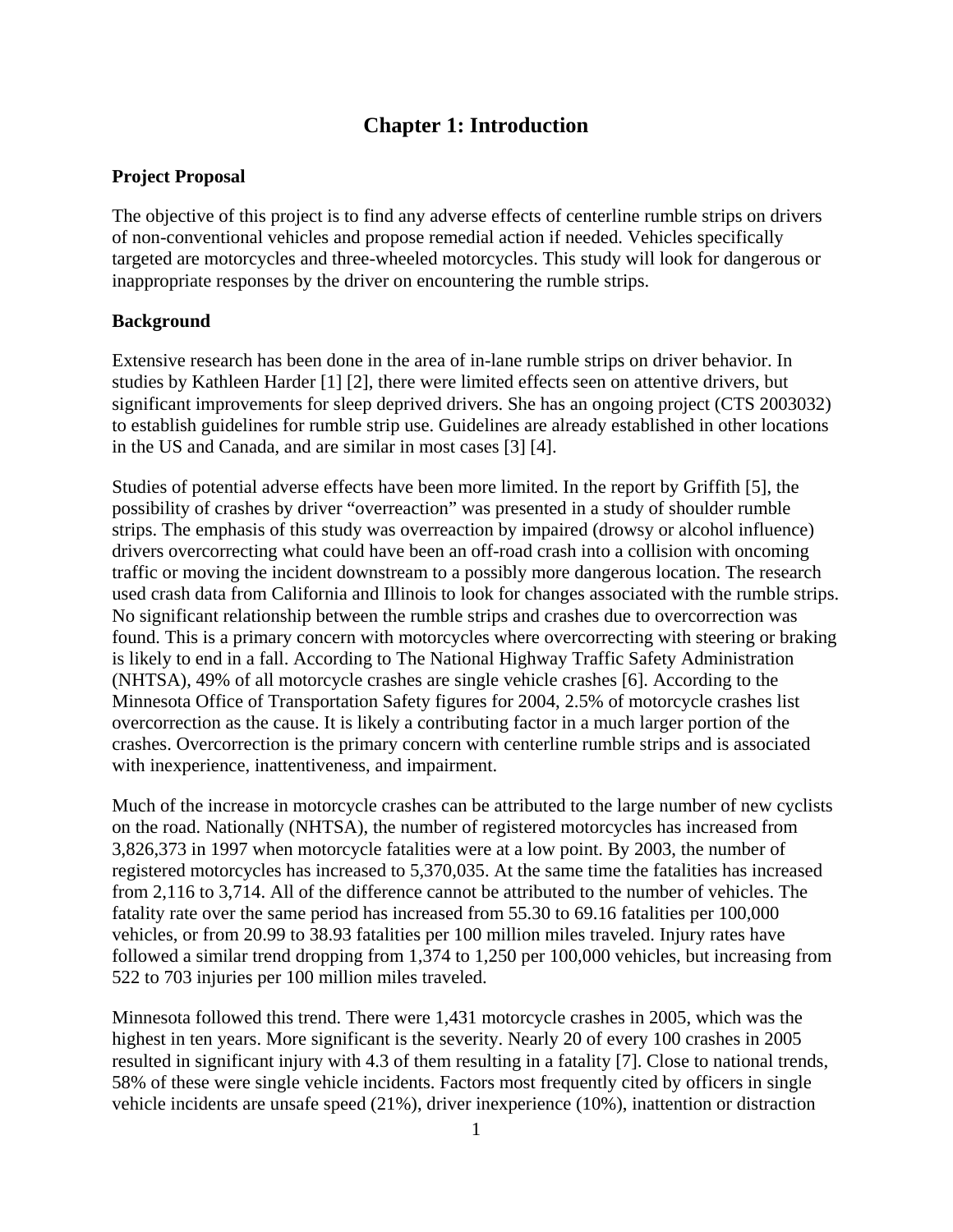(10%), overcorrecting (4.4%), and improper or unsafe lane use (3.0%). Since the centerline rumble strips primarily target rural highways, another key concern from the same report is that 30 of the 61 fatalities in 2001 were in or around cities or townships with populations under 1,000.

Information is lacking on how drivers of non-conventional vehicles react to centerline rumble strips. Motorcycles and three-wheel motorcycles pose the difficulty of having more hand-based controls which are more sensitive to vibration from the road. Motorcycles are a particular concern because such a significant proportion was single vehicle crashes. NHTSA attributes lack of experience to be the second leading cause of single vehicle motorcycle crashes (first is chemical impairment)[6]. This is reinforced by past studies have found up to 85% of crashes occur within the motorcyclist's first year of driving regardless of past experience in other vehicles.

A related effect of the rumble strips in the centerline is that vehicles travel farther the centerline, keeping them farther from oncoming traffic. Studies in Minnesota by Harder [8] and Pennsylvania by Porter [9] both confirm this trend. Lane width is a factor, where this change in location is 3 inches for an 11 foot lane and 5.5 inches for a 12 foot lane. Neither study broke this trend down by vehicle type.

#### **Risk Factors**

No evidence has been found to indicate the rumble strips pose a stability problem for motorcycles. As a prelude to this study, the author drove over the rumble strips installed at the Minnesota Highway Safety and Research Center (MHSRC) using a 600cc sport bike and 800cc cruiser. The drives included crossings similar to a passing maneuver at 55 MPH, hard acceleration, and hard braking on the strips. There was no effect on vehicle stability and the only hard braking on the sport bike gave noticeable discomfort in the rider's arms.

Any adverse responses to the rumble strips are most likely related to rider response since stability is not a known issue. Factors in the response include; rider experience, inattention or drowsiness, vehicle type, and rider impairment. Rider experience and awareness of rumble strips in particular should greatly mitigate any sudden response by the rider. Vehicle type may also have a large effect. In one extreme, touring and three-wheeled motorcycles are heavier, have larger wheels, have relatively soft suspension, and most of the rider's weight is on a well padded seat. This greatly reduces the amount of vibration transmitted to the rider. On the other extreme is sport bikes, which are manufactured to be light, have smaller tires, stiffer suspension, and place more of the rider's weight on the handlebars. Sport bikes also have a larger portion of the younger and less experiences riders.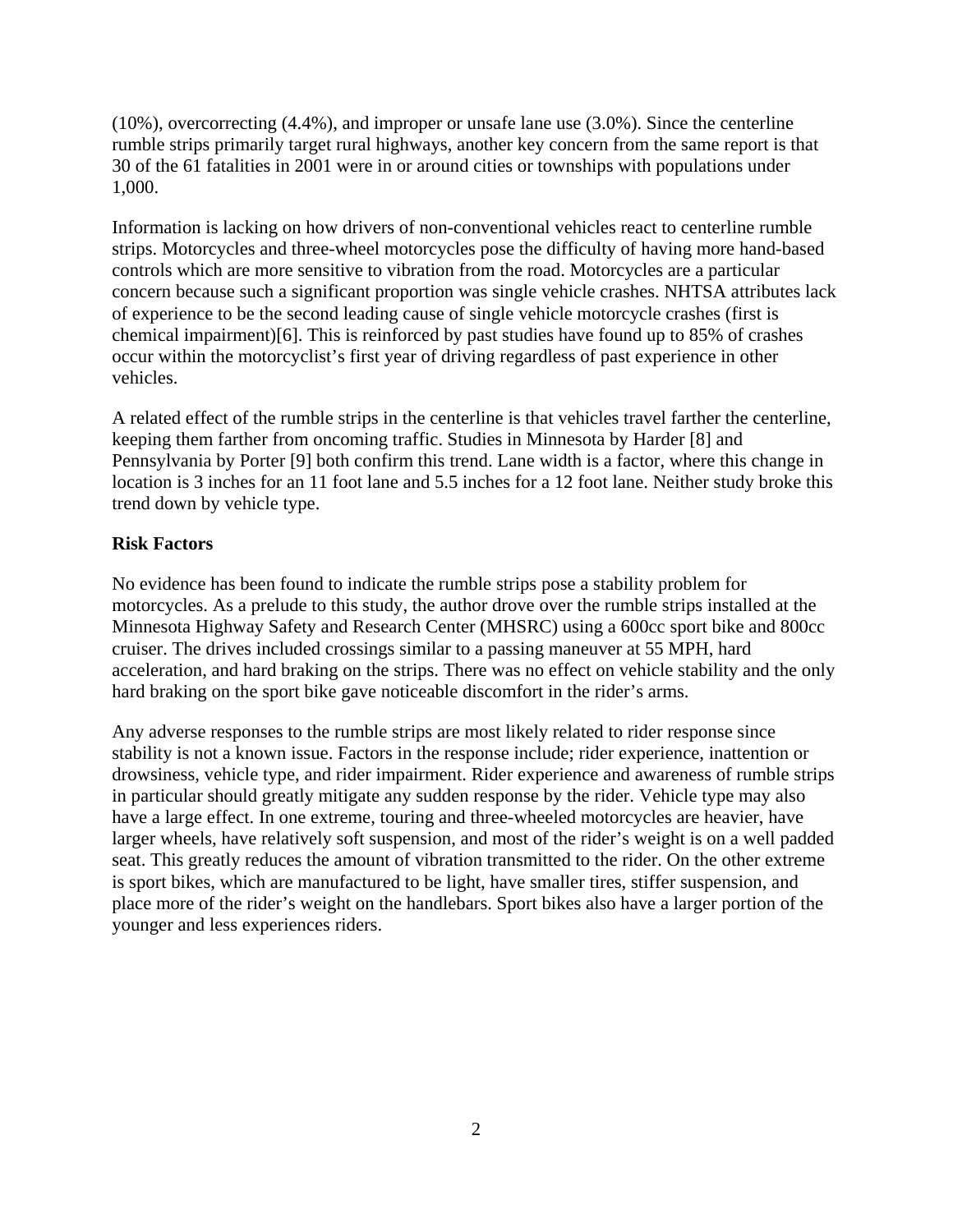## **Chapter 2: Research Procedure**

Two approaches were taken in this research; a study of the effects from existing rumble strip installations and a controlled study of rider behavior. Existing rumble strips will be evaluated from a review of motorcycle crash data and an observational study. The rider behavior study was done on a closed circuit with a sample covering a variety of motorcycle types and ruder experience levels.

The approach used for this study is to look for effects through three methods; look for evidence of causal relationship between centerline rumble strips and existing crash reports, direct observation on public roads, and observation of riders in a controlled circuit.

Crash data was supplied by Minnesota Department of Transportation (Mn/DOT). The database included dates and locations of crashes going back to 1999. Those occurring on sections of roads with rumble strips were evaluated to see if the rumble strips were primary or contributing factors.

The observational study used several different roads, particularly between St. Cloud and Brainerd. Vehicles were watch for the number of times they crossed the rumble strips and for any unusual behavior. The nature of this study kept observation distances between 1/8 and 1 mile, so only large corrections were visible.

The last study was a more controlled observational study. Riders drove a circuit at MHSRC that included two rumble strip sections. This allowed close observation of the riders' controls during the maneuvers. It also allowed time for rider discussion on the study and rumble strips in general. Riders were chosen to cover a range of experience from learner's permit to 41 years. Sport bikes, touring bikes, cruisers, and three-wheel motorcycles were all included.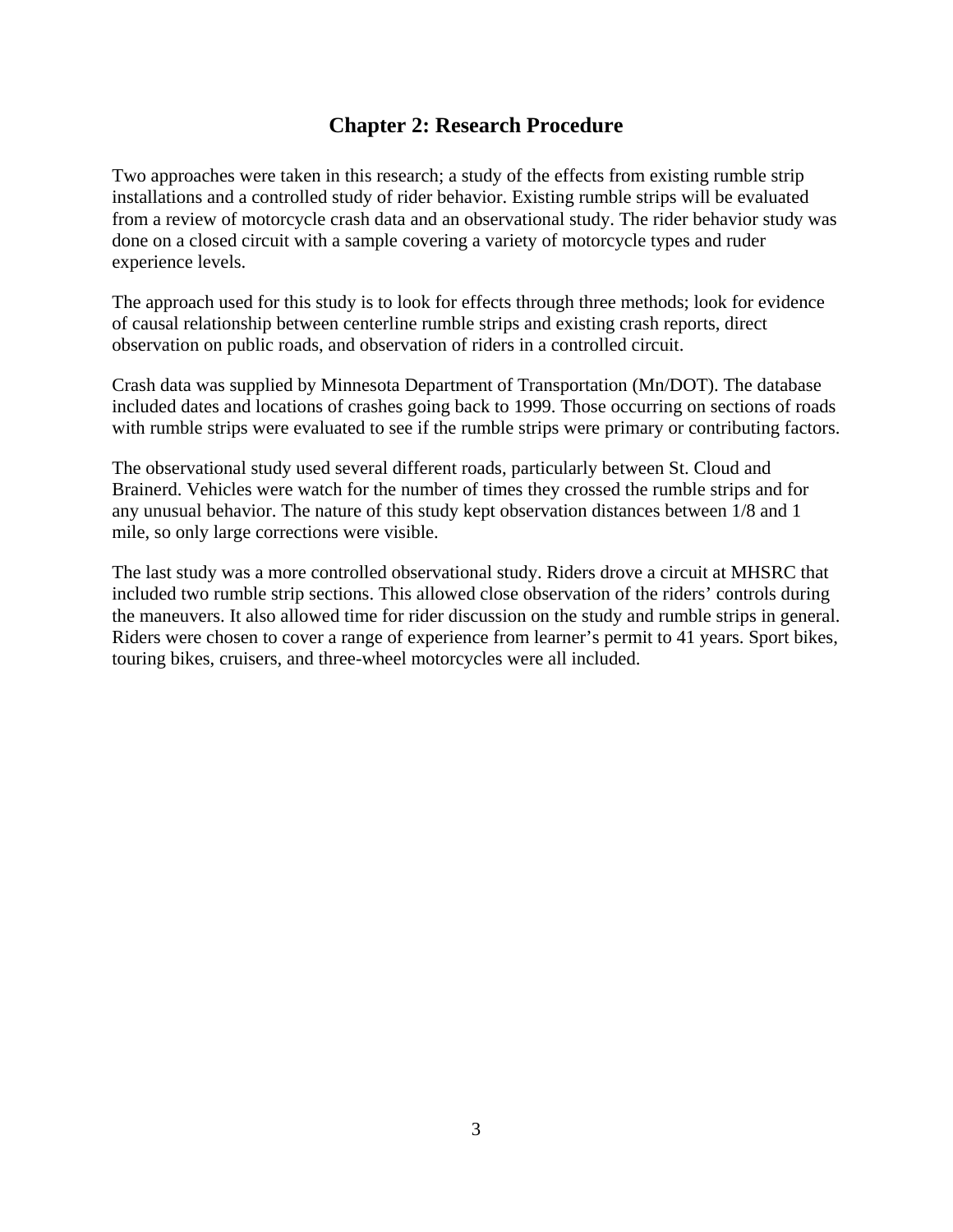## **Chapter 3: Review of Crash Data**

This phase of the study was a review of motorcycle crash data to find cases where the rumble strips were a cause or contributing factor in any motorcycle crashes. This study did not include the metro area. It was felt that the amount of traffic and large number of other factors would make it impossible to determine where rumble strips may have been a contributing factor.

Since the first rumble strip outside the metro area was installed in November 1999, reports from 1999 to 2006 were studied. The summary listed data for 9,845 crashes, including the location and date of the incident. Table 3.1 lists the locations of centerline rumble strips in Minnesota. This was compared to the crash summary and there were 29 crashes found that occurred on roads with rumble strips.

We did not anticipate that rumble strips would be specifically cited in most cases, so a rating system was devised to consider the likelihood that they were a factor in the crash. The rating system is summarized in Table 3.2. Accident reports were requested for these 29 crashes plus an additional 33 chosen at random to see if the method would falsely indicate a causal relationship. Mn/DOT was able to supply 58 of the 62 accident reports, including 26 of the 29 at locations with rumble strips. The accident reports were rated on the scale from Table 3.2 after being randomized and without knowledge of which ones were in locations with centerline rumble strips.

| <b>Location</b>             | <b>Date</b>      | <b>Miles</b> |         | <b>Notes</b> |                         |
|-----------------------------|------------------|--------------|---------|--------------|-------------------------|
|                             | <b>Installed</b> |              |         |              |                         |
| T.H.                        |                  | <b>Start</b> | End     | <b>Total</b> |                         |
|                             |                  | District 1   |         |              |                         |
| None                        |                  |              |         |              |                         |
|                             |                  | District 2   |         |              |                         |
| None                        |                  |              |         |              |                         |
|                             |                  | District 3   |         |              |                         |
| 55 - Buffalo to Rockford    | 19 June 2000     | 156.845      | 164.430 | 7.6          |                         |
| 23 – Paynsville to Richmond | 11 Aug 2000      | 168.354      | 180.617 | 12.3         | See note                |
| 169 – Wigwam Bay, Mille     | 28 Sep 2000      | 224.472      | 225.594 | 1.1          | SP 4814-46              |
| Lacs Lake                   |                  |              |         |              |                         |
| 169 – St. Albans Bay, Mille | 28 Sep 2000      | 228.059      | 229.919 | 1.9          | SP 1804-48              |
| Lacs Lake                   |                  |              |         |              |                         |
| $15 -$ Kimball to I-94      | 1 Sep 2003       | 132.290      | 141.370 | 9.1          |                         |
| 23 – St. Cloud to Milaca    | 1 Sep 2003       | 209.084      | 216.833 | 7.7          | <b>Under SP 8823-38</b> |
|                             |                  | 218.435      | 219.844 | 1.4          |                         |
|                             |                  | 220.008      | 222.195 | 2.2          |                         |
|                             |                  | 222.625      | 227.836 | 5.2          |                         |
|                             |                  | 228.507      | 230.288 | 1.8          |                         |
| $25 - T.H.$ 95 to Brainerd  |                  | 93.435       | 97.247  | 3.8          | <b>Under SP 8823-38</b> |
|                             |                  | 98.774       | 103.835 | 5.1          |                         |

#### **Table 3.1 - Current non-Metro Centerline Rumble Strip Locations**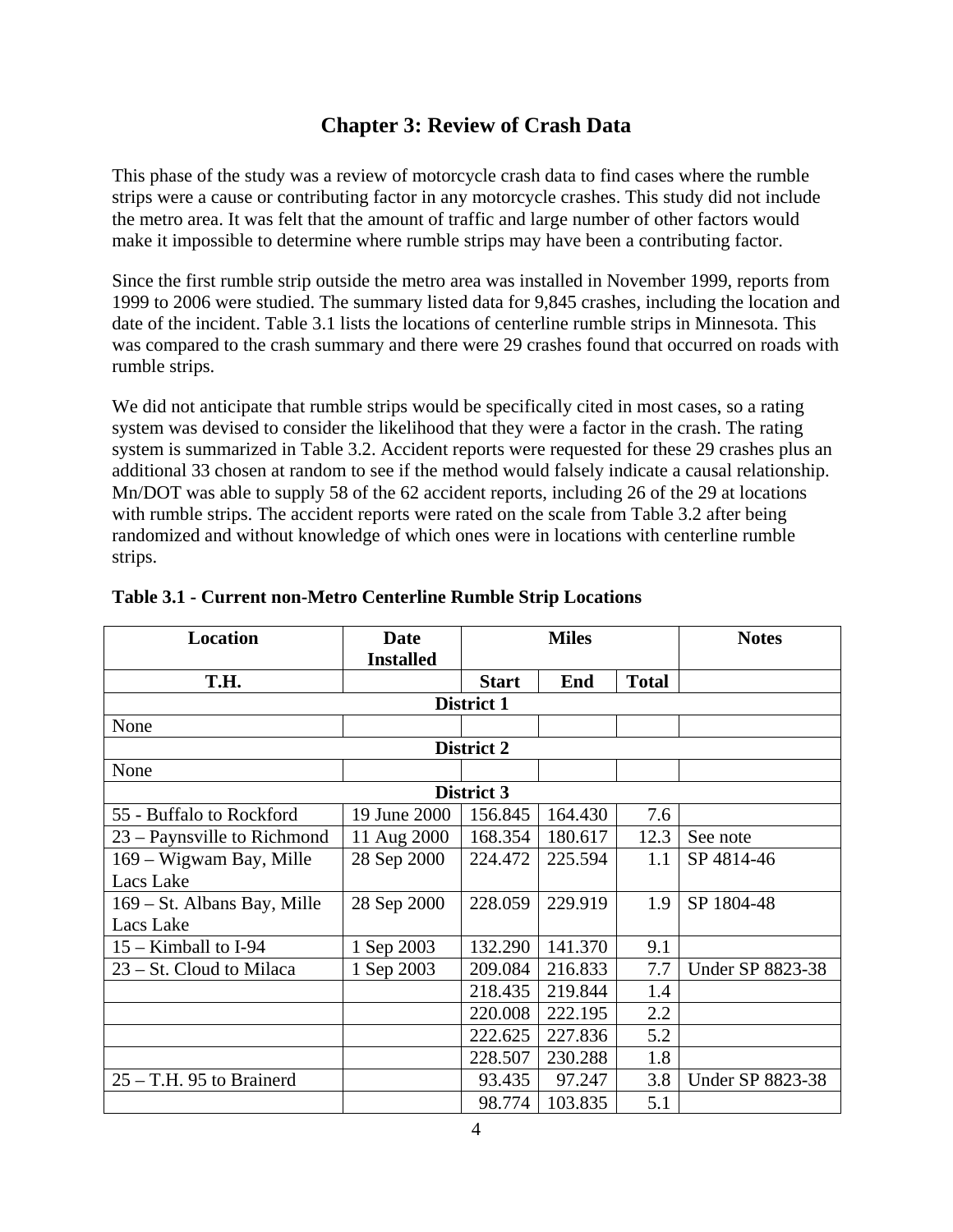| Location                                 | <b>Date</b>      | <b>Miles</b> |         |              | <b>Notes</b>            |
|------------------------------------------|------------------|--------------|---------|--------------|-------------------------|
|                                          | <b>Installed</b> |              |         |              |                         |
| T.H.                                     |                  | <b>Start</b> | End     | <b>Total</b> |                         |
|                                          |                  | 104.293      | 116.689 | 12.4         |                         |
|                                          |                  | 117.196      | 120.862 | 3.7          |                         |
|                                          |                  | 122.041      | 125.787 | 3.7          |                         |
|                                          |                  | 129.029      | 154.413 | 25.4         |                         |
| 55 – Annandale to T.H. 25                | 1 Sep 2003       | 142.222      | 143.986 | 1.8          | <b>Under SP 8823-38</b> |
|                                          |                  | 144.507      | 146.695 | 2.2          |                         |
|                                          |                  | 147.215      | 147.319 | 0.1          |                         |
|                                          |                  | 148.769      | 155.025 | 6.3          |                         |
| $65 - T.H.$ 107 to T.H. 23               | 1 Sep 2003       | 53.647       | 64.929  | 11.3         | Under SP 8823-38        |
| 95 – 2 miles East of T.H. 25             | 1 Sep 2003       | 9.164        | 21.902  | 12.7         | <b>Under SP 8823-38</b> |
| to Mille Lac / Isanti                    |                  |              |         |              |                         |
|                                          |                  | 23.900       | 26.854  | 3.0          |                         |
| 18 – Brainerd to Garrison                | 1 Sep 2003       | 3.163        | 19.570  | 16.4         | <b>Under SP 8823-38</b> |
| 169 – T.H. 27 to Mille Lac /             | 1 Sep 2003       | 214.105      | 221.303 | 7.2          | <b>Under SP 8823-38</b> |
| Crow Wing line                           |                  |              |         |              |                         |
|                                          |                  | 223.352      | 224.472 | 1.1          |                         |
|                                          |                  | 225.594      | 227.519 | 1.9          |                         |
| $210 - T.H.$ 169 to McGregor             | 1 Sep 2003       | 160.668      | 174.373 | 13.7         | Under SP 8823-38        |
| $371 - N$ isswa to 0.5 mi South          | 1 Sep 2003       | 41.338       | 49.603  | 8.3          | <b>Under SP 8823-38</b> |
| Pine River                               |                  |              |         |              |                         |
|                                          |                  | 51.013       | 55.036  | 4.0          |                         |
| 95 – W Isanti Co. Line to                | 2004             | 29.000       | 40.000  | 11.0         | $3005 - 11$             |
| Cambridge                                |                  |              |         |              |                         |
|                                          |                  | District 4   |         |              |                         |
| None                                     |                  |              |         |              |                         |
|                                          |                  | District 6   |         |              |                         |
| $\overline{63}$ – Racine to 2 miles S of | 29 Nov 1999      | 23.420       | 27.490  | 4.1          |                         |
| Stewartville                             |                  |              |         |              |                         |
| District 7                               |                  |              |         |              |                         |
| $14 - E$ Jct T.H. 15 (New                | 2004?            | 104.300      | 117.800 | 13.5         |                         |
| Ulm) to T.H. 99 (Nicollet)               |                  |              |         |              |                         |
| District 8                               |                  |              |         |              |                         |
| $23 - N$ Jct T.H. 71 to                  | 11 Aug 2000      | 147.087      | 168.354 | 21.3         |                         |
| Paynesville                              |                  |              |         |              |                         |
| $71 - N$ Jet 23 to Co Rd 27              | 11 Aug 2000      | 129.204      | 130.164 | $1.0\,$      |                         |

Note - Used to go Paynesville to I-94. Much of this portion of TH 23 is being reconstructed to 4 lane divided. Paynesville to Richmond was resurfaced. Shoulder rumble strip put in, centerline rumble strip left out July 2005.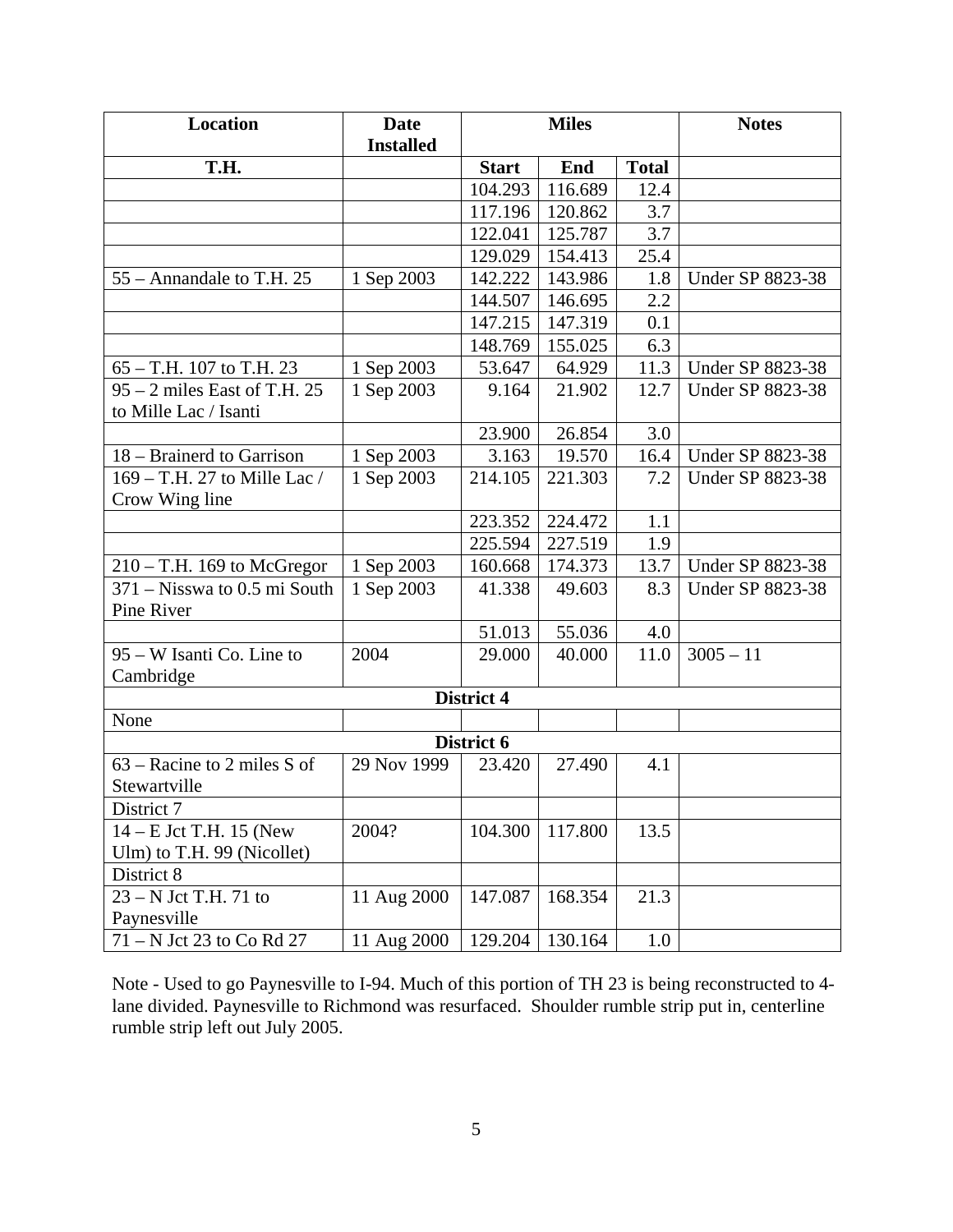| <b>Rating</b> | Significance of centerline rumble strips                                         |
|---------------|----------------------------------------------------------------------------------|
|               | Definitely not a significant factor. Vehicle did not cross the rumble strip or   |
|               | another cause precluded their significance.                                      |
| $\mathcal{D}$ | The primary cause was something other than the rumble strip, but it may have     |
|               | been a contributing factor.                                                      |
| 3             | The primary cause was something other than the rumble strip, but it was crossed  |
|               | and may have been a contributing factor.                                         |
|               | Some ambiguity in the cause of the crash and the vehicle crossed the rumble      |
|               | strip during or immediately prior to the incident.                               |
|               | Rumble strips were specifically mentioned or directly implied as a factor in the |
|               | crash.                                                                           |

**Table 3.2 - Incident Rating Scale** 

Most of the reports were rated at one. None of the accident reports specifically mentioned rumble strips or showed them in the sketches. Most crashes followed the common patterns of vehicles turning in front of the motorcycle, excessive speed causing the vehicle to fall in a turn, and falling on road hazards such as gravel. The only Driving Under the Influence (DUI) incident in the sample was on a section without rumble strips. Only ten of the reports had a rating greater than one with five of them occurring on roads with rumble strips.

The narratives from those five accident reports are in appendix A. Only one rated a 4, two rated at 3, and two rated at 2. One of those rated 2 was a fatal. In the first narrative, the only one rated 4, the cited cause was leaning incorrectly into a turn. As a result the driver crossed the opposite lane and fell in the opposite shoulder. This was rated highly because the precise cause of the rider losing control is unknown and the centerline was crossed. It appears from the narrative that the loss of control was prior to crossing the centerline rumble strip, but is not explicitly stated.

There were two incidents that rated a 2. In the first one, narrative number 2, the cause was unknown. The vehicle was on the right side of the road after the crash, but what happened before is unknown. In narrative number 3, the motorcycle attempted to pass a tractor, which made turn into a field with no signal. The motorcycle did cross the rumble strip during or immediately prior to the incident.

That last two described rated a 2. In narrative 4, one motorcycle rear-ended the other after passing a car. There was a rumble strip crossing immediately prior to the incident. The last narrative was a fatal crash where the rider lost control and ran under the wheels of an oncoming truck. The investigation of this incident found that the rider lost control of the motorcycle before the incident and crossed the centerline prior to the crash and had clipped another vehicle before encountering the truck.

After reviewing the accident reports, it can be safely concluded that the rumble strips were not a primary factor in any of the crashes. In five cases, it is a possible but unlikely contributing factor.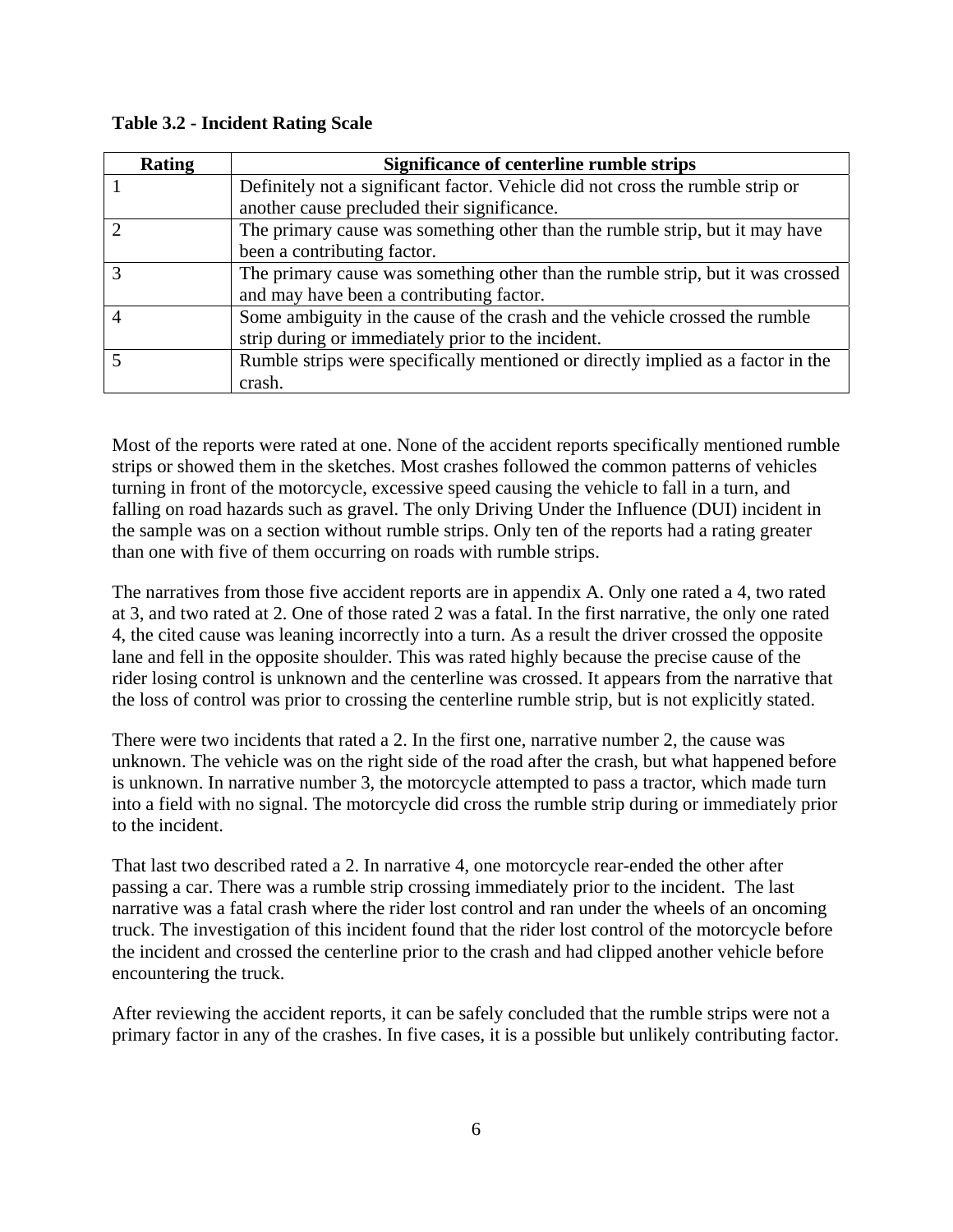#### **Chap**t**er 4: Observational Study**

This phase of the study was a study of vehicle behavior on public roads. An observer was watching traffic to see the frequency of vehicles crossing the centerline and look for behavior when crossing the rumble strip. Three methods were used in this phase; roadside observation, observation from a moving vehicle, and monitoring from a roadside camera.

Site selection was along sections of road where passing could be expected. They were done over the summer on Fridays and weekends, when recreational motorcycle traffic was expected to be the highest. Most of the observations were along highway 23 between St. Cloud and Foley, highway 25 between Foley and Brainerd, and 169 south of Brainerd.

There were a total of 26 hours of roadside observations. Very few centerline crossings were observed during these studies. It was found that the heaviest motorcycle traffic on weekends was around Brainerd. Most of the weekend cyclists were in groups. The logs of these observations are in appendix C. Cyclists do appear aware of the rumble strips. When traveling in pairs or groups, there was usually at least one motorcycle that would travel very close to the centerline rumble strip but not cross it. Only one motorcyclist was seen making what appeared to be unintended centerline crossing, and the vehicle returned without incident. There were no visible signs of any corrections or overcorrections when the cycles did cross the rumble strips.

Moving vehicle observations were done primarily on highway 25 south of Brainerd. These happened most frequently during trips to the stationary observation sites and were not normally planned. When driving down the road at the speed limit or slightly under, being passed is very common on this route. Most of the road is flat and straight to allow passing opportunities. In these events, it was easy to make closer observations of rider behavior during both centerline crossings. On the return crossing, the riders' right hand and foot are easy to observe to look for any throttle, brake, or steering input. Due to the nature of the events, a log book was not possible. Over the course of the study, there were twelve events where the observer was passed. All but two of them involved groups of three or more, the others were in pairs. Three of them were groups of at least ten motorcycles. The results were consistent with the stationary observations. There were no detectable corrections or movements when the riders crossed the rumble strips. It was common to see some cyclists in the larger groups riding within 5 inches of the rumble strip.

The final part of this study used a stationary camera on Highway 25. The camera was placed at the north end of a one mile straight section of road 8 miles north of Little Falls. The camera was facing south and included the entire straight section. Recording was done on a Saturday and Sunday, 15 and 16 September, to coincide with a motorcycle race at Brainerd International Raceway. Recording was done from 10:00 to 19:00 on both days.

This weekend was very late in the riding season and the motorcycle traffic was very light. There was not enough traffic on this weekend to see very much passing, so the centerline was rarely crossed. A review of the recordings showed only 44 motorcycles on Saturday and 51 (approximately) on Sunday. Most of the motorcycles were in groups, some of them with over ten riders. The groups tended to stay in a tight formation, which made counting them difficult.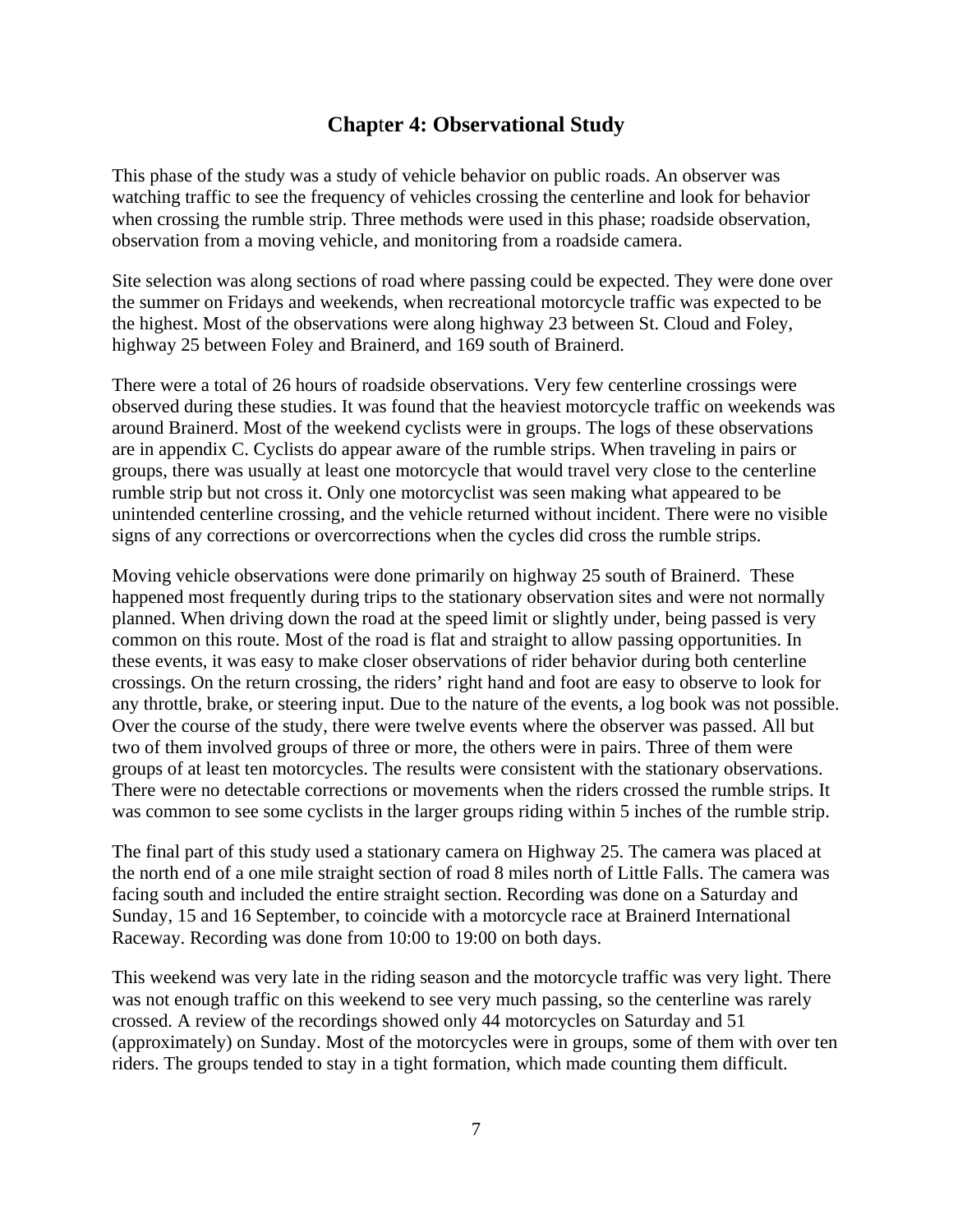There were only 4 passing events on Saturday and 2 on Sunday. Those passing events were all groups of at least three riders passing a car or truck together. There were no unusual direction changes or corrections seen in any of them. There were no instances of motorcycles crossing the rumble strips outside of those passes.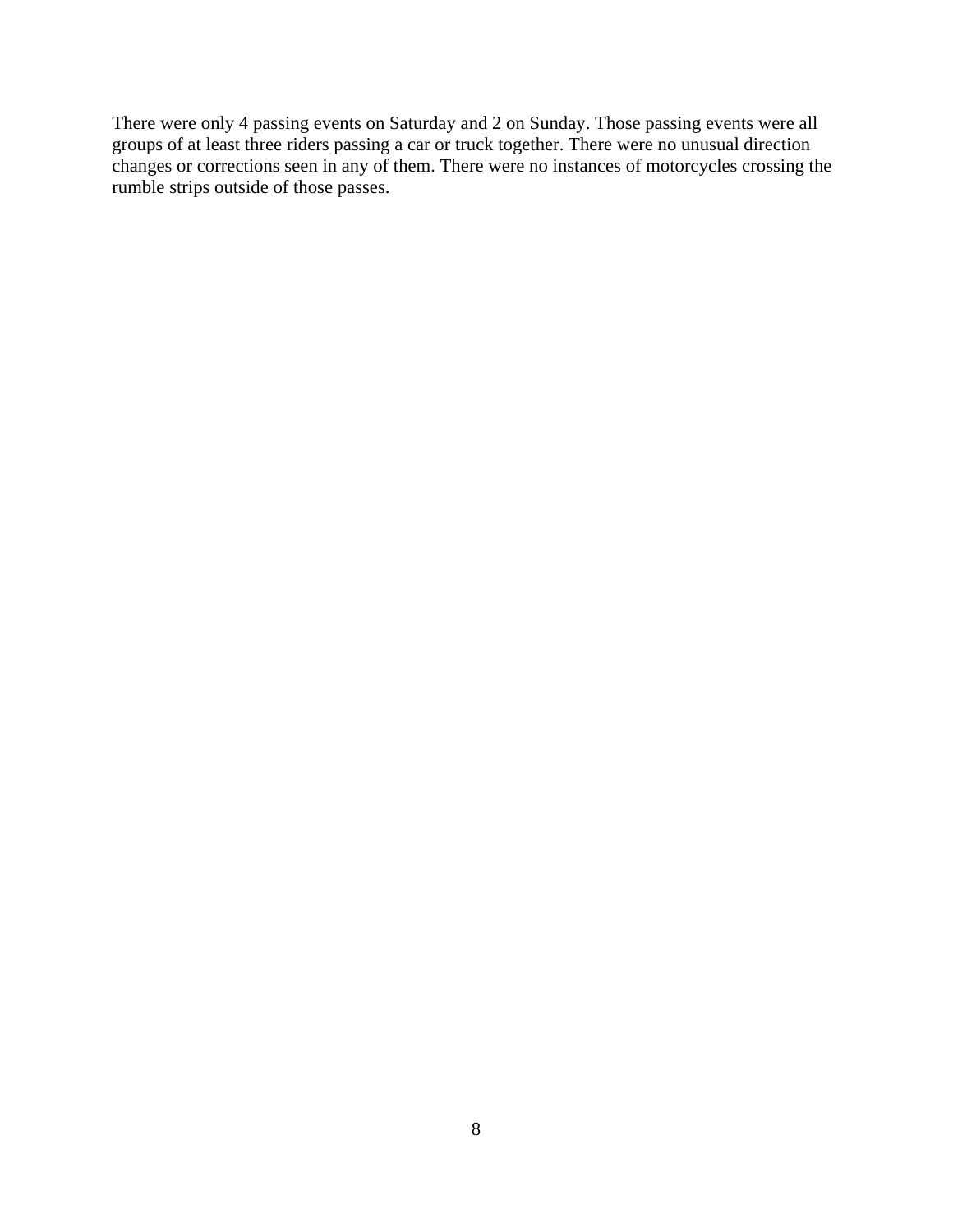## **Chapter 5: Track Study**

The track study was done at MHSRC in St. Cloud shown in Figure 5.1. Riders were asked to ride one loop around the outer circuit of the highway safety center. The rumble strip pattern at MHSRC was ground using the pattern shown in Figure 5.3 This is the pattern currently being used for new centerline rumble strip locations.



**Figure 5.1 - Minnesota Highway Safety and Research Center. Riders started at the lower right, followed the course counter-clockwise, and exited at the starting point. Rumble strip locations are marked with rectangles in the upper left and immediately prior to the course exit.**

Riders arriving at the safety center were informed that this is part of a motorcycle safety study. The specific interest in centerline rumble strips was not mentioned before the ride and testing was arranged so there was no interaction between incoming riders and those who had completed the circuit. Post ride interviews, however, usually included between 2 and 4 riders together.

Pre-ride instructions were minimal. Cones were set through the circuit to keep riders on the right circuit and force some lane changes. Two lane changes, marked in Figure 5.1 forced riders over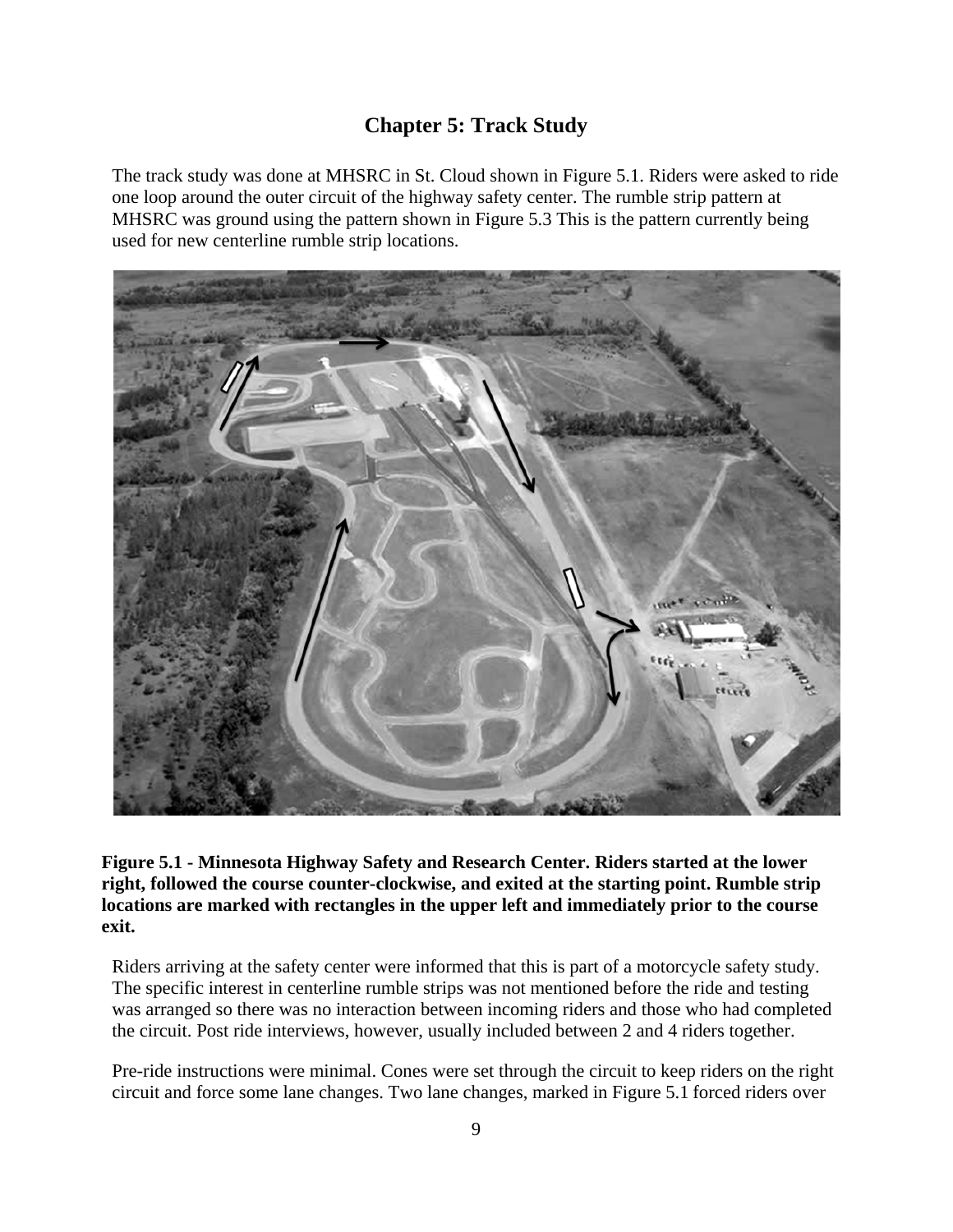the rumble strips. Riders were informed that there was a 50 MPH speed limit through the circuit, but no minimum or suggested riding speed. Four riders came with passengers on their motorcycle, but rode the course solo.

Testing was run over 5 days in June and July 2007. The weather was about the same on each day, clear with highs in the upper 80s. All testing was run between 12:00 and 18:00 so the sun was high enough that visibility and glare were not factors in the tests.

An observer was stationed next to the second rumble strip crossing on the riders' right to allow close observation of any brake, throttle, or steering input. The first few riders were also videotaped at this section, but it was abandoned after the first 5 riders. It was not possible to follow the rider and capture images with the necessary detail.

A short interview was conducted after the drive. After noting the vehicle model and tire sizes, riders were asked;

- How many years have you been riding street motorcycles?
- If you have taken a motorcycle safety course, how long ago did you attend?
- Did you encounter any challenges in the circuit you just completed?

The rumble strips were not mentioned before the ride and during the interview before this point. Once the general discussion was completed, the riders were asked specifically about rumble strips and centerline rumble strips. At a minimum, riders were asked;

- Did you notice the rumble strips before crossing them?
- Did the rumble strips cause any difficulty when you crossed them?
- Have you had any problems with rumble strips on public roads?
- Where in the lane do you normally ride?

The interview was followed with a less formal discussion of motorcycle safety and rumble strips.

A total of 32 cycles participated in the study, including two 3-wheeled motorcycles (trikes) and one 250cc scooter. A summary of the participating riders is in appendix C. Experience ranged from two riders with learner's permits to one with 41 years. Few of the riders with more than 10 years of experience had take a motorcycle safety course, and only one rider in the group had taken one since initially getting a license. The age distribution shown in Figure 5.2 showed the same two peak trend as national rider distributions.

There no visible corrections for any of the riders as they passed over the rumble strips. Two riders were still braking as they passed over the rumble strip. These riders were going too fast approaching the lane change and braked through the full maneuver. Both riders were using only the rear brake. No throttle or brake input was seen by any of the other riders. There was no visible change in the turning when the bike passed over the rumble strip.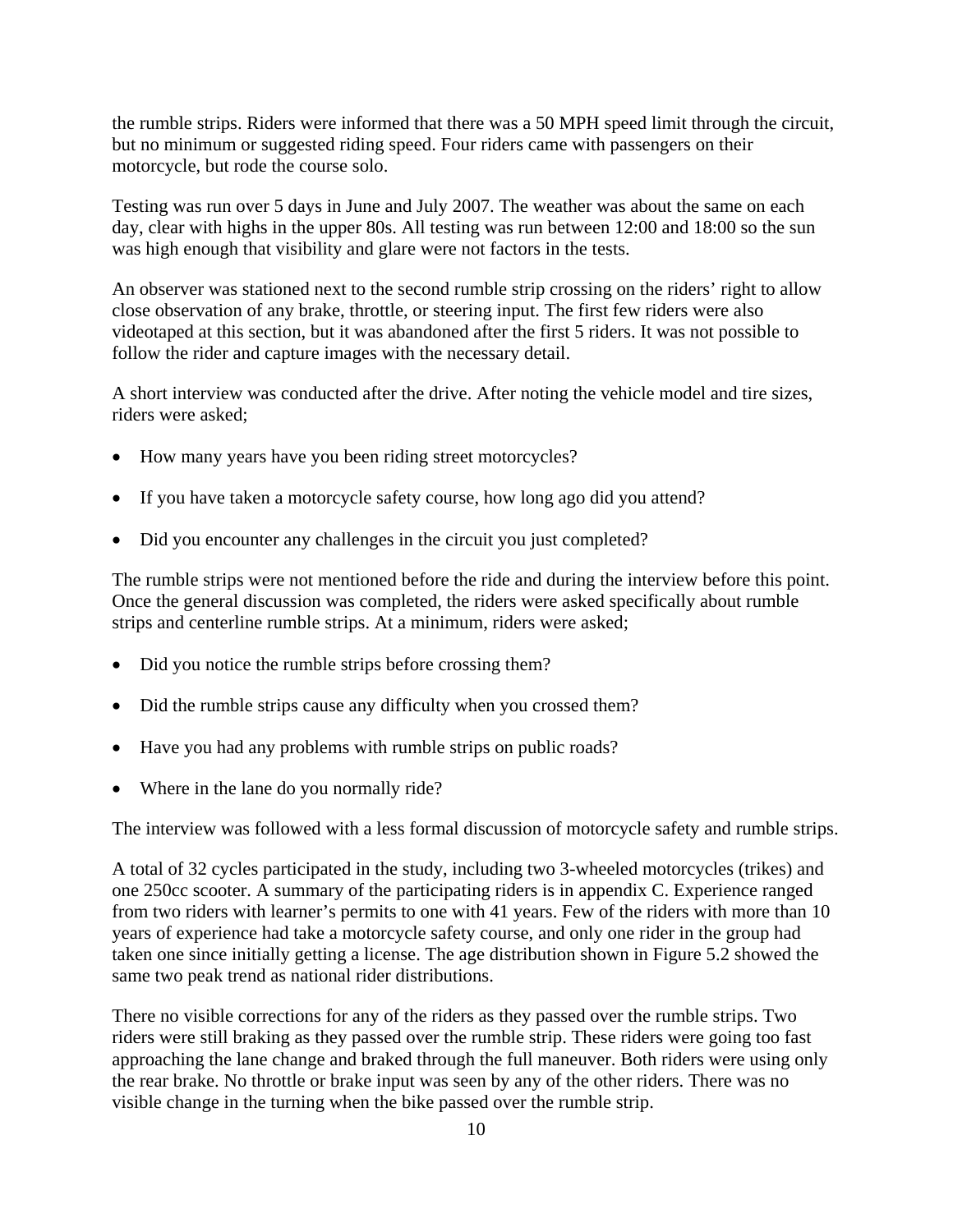Only two of the riders mentioned the rumble strips as challenges in the course. The track has a lot of patches throughout which had softened in the summer heat. This was mentioned as a problem by 12 of the riders covering the entire range of experience. Two of them mentioned the lane changes. Both were newer riders on sport bikes that approached the cones much too fast. Riders stayed between 40 and 45 MPH for most of the circuit and slowed to 20 MPH or less for the lane changes. Four of the newer riders appeared to be exceeding the 50 MPH speed limit, but reported speeds between 40 and 45 after the ride.

Slightly more than half of the riders (18) saw the rumble strips before crossing them and this correlated pretty closely with more experience. None of the riders reported any problems with the rumble strips or with rumble strips on public roads. There was a slight intimidation aspect mentioned by 3 riders in the circuit, stating they looked "pretty deep" immediately before crossing over. The only mention of challenges on public roads was by one rider. It was a rider on a touring bike with 10 years of experience. Highway 25 northbound from Foley has large radius left turn covering 90 degrees. He drifted into the rumble strips and was startled by the noise. There was not loss of control or other problem beyond the surprise of the event.

There was no significant trend on lane position. Riders were closely split between left of center, center, and right of center. Most stated that it varies depending on the road and if they are in a pair or group.

None of the riders considered rumble strips to be a hazard. About one third of the riders (9) considered them to be a nuisance. All but 5 of the riders said they normally spot the rumble strips on public roads when they appear. The two riders with learner's permits do not recall encountering any.

Riders were also asked about the prospect of mid-lane rumble strips. These have been studied as an alternative to shoulder and centerline rumble strips. There was no sample available to test, so this was strictly a hypothetical case for the riders. The reaction was extremely negative. Most of the riders (27) said they would be a nuisance and 6 thought it would be dangerous. The most common reason cited was the frequency of crossing the centerline in lanes in normal travel. This was particularly true for riders that like riding in groups. It would also conflict with the normal riding location for 13 of them in the center of the lane. It was also cited as a potential hazard by collecting water and sand in the middle of the lane by several of the riders calling them dangerous.

The newer 3-wheel motorcycle rider felt it would be a major nuisance due to the difficulty in maintaining the tight vehicle position to straddle the rumble strip. The more experienced rider considered it as more of an inconvenience to maintain the riding position.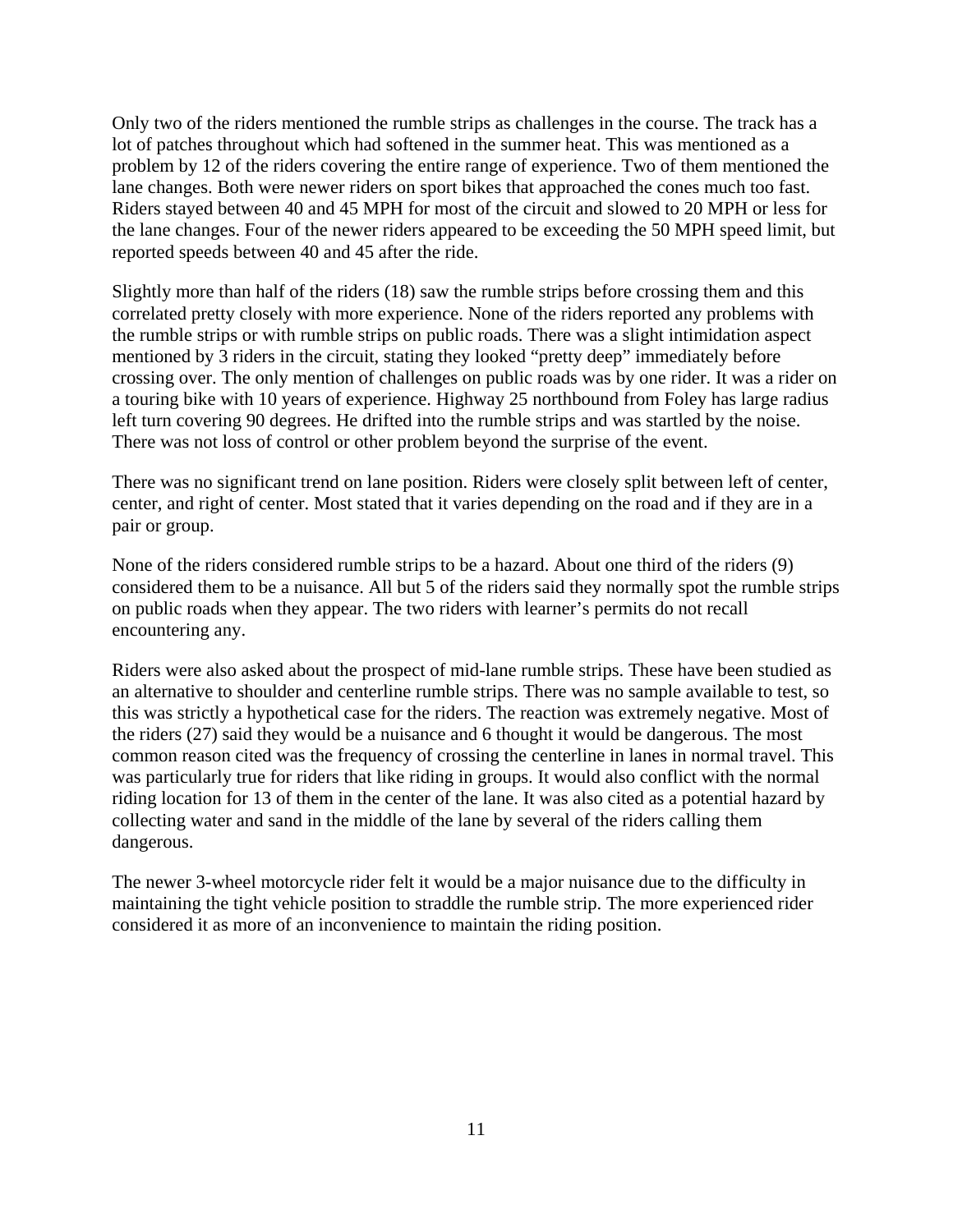

**Figure 5.2 - MHSRC Test Rider Age Distribution**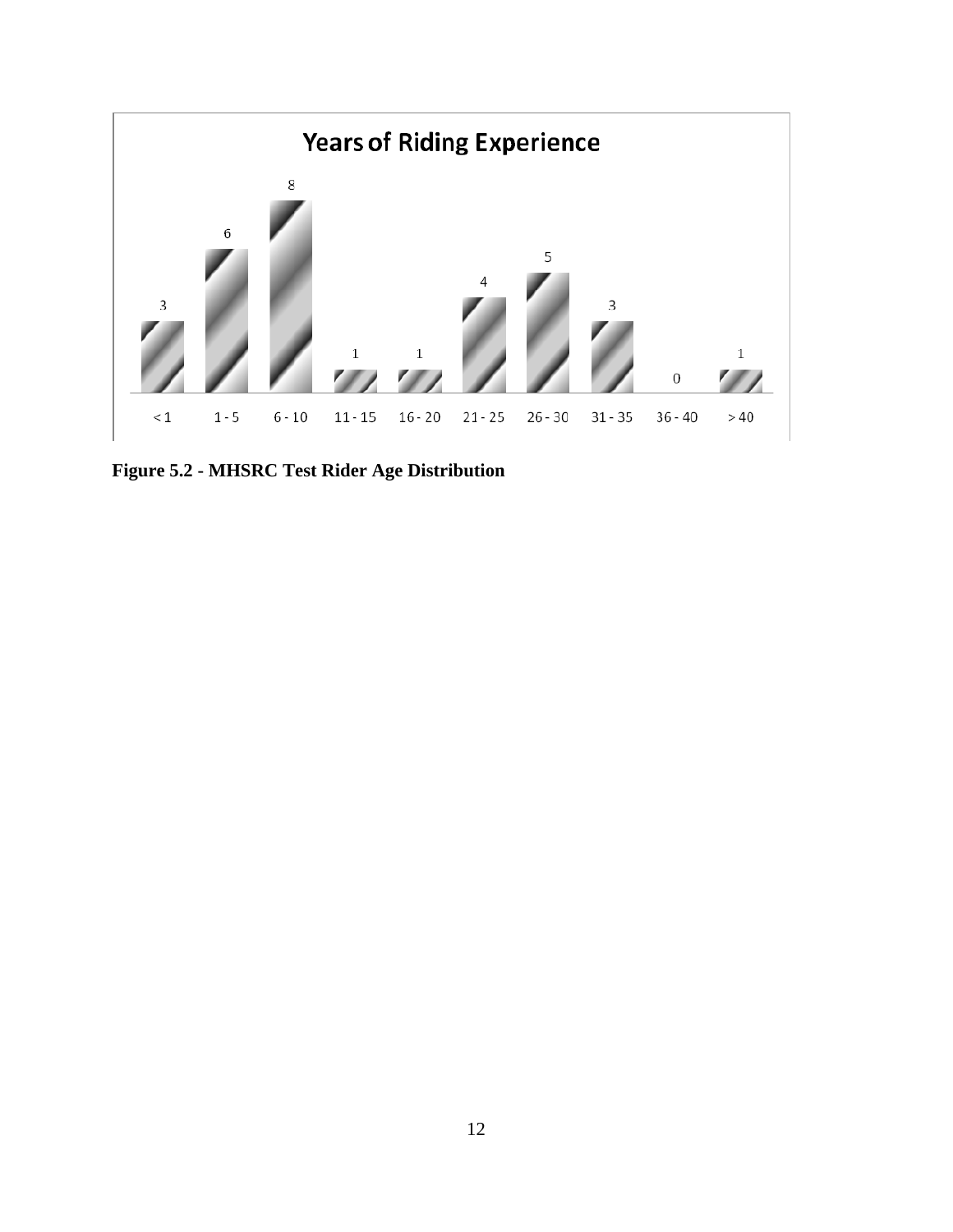

**Figure 5.3 - Rumble Strip Pattern at MHSRC**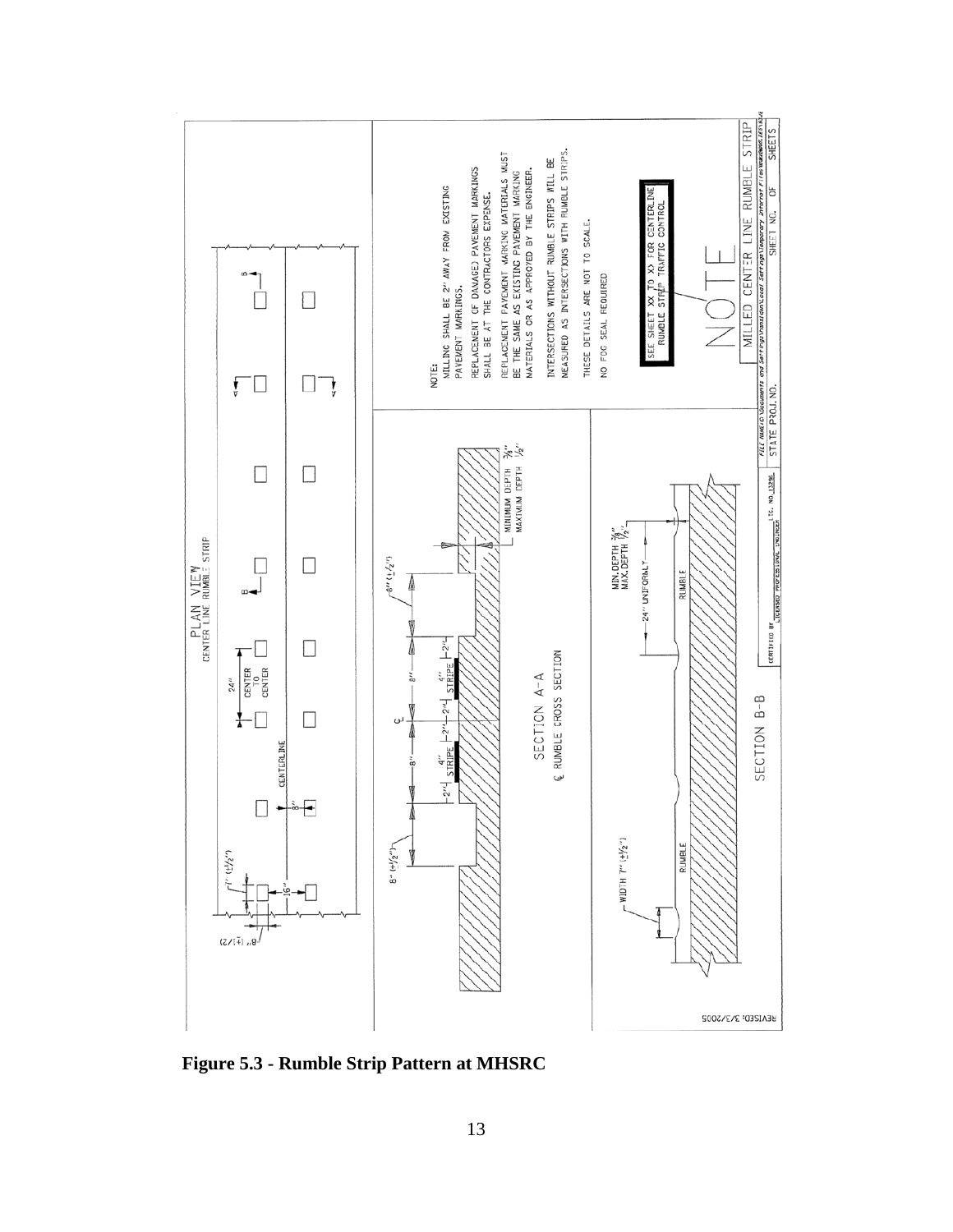## **Chapter 6: Conclusions**

#### **Findings**

The study found no evidence to implicate centerline rumble strips as a hazard to 2 or 3 wheel cycles. A review of 9,845 motorcycle crashes since 1999 found only 29 that occurred on roads with centerline rumble strips. None of the accident reports explicit mentioned the rumble strips as a primary or contributing factor. Rumble strips were crossed during or immediately prior to 5 of those incidents, so they are considered unlikely but possible contributing factors.

Visual monitoring of existing roads yielded no unusual behavior when crossing the rumble strips. Motorcycles did not appear deterred from passing by the rumble strips and made no visible corrections in the process. This was further confirmed through the on-track testing. Closer observation of riders crossing the strips showed no change in throttle, braking, or steering when the strips were crossed.

Discussions with riders revealed no safety concerns, crashes, or near crashes. Most riders were neutral towards them with a quarter considering them to be a nuisance. Even the riders that did not notice the strip before crossing did not consider it a hazard.

#### **Recommendations**

This study gave no evidence that the rumble strips pose a safety hazard to motorcycles or 2 wheel motorcycles. Continuing to install them on rural highways should not be impeded by concerns over motorcycles. If there is any additional risk caused by them, it is small enough to be offset by the established benefits.

The cyclists interviewed all claimed to be aware of roads with rumble strips, so there is no indication that signage is justified. Most of the concern for cyclists is over intimidate over the first encounters. It is recommended that new cyclists become aware of the rumble strips early in their experience. Including rumble strips in motorcycle safety courses and possibly riding examinations can insure riders are not alarmed in their first encounters.

#### **Future Studies**

Some follow-up work in this area is appropriate to improve knowledge in this area. The accident study of the report is the one area that can definitely indicate when rumble strips are causing problems. There were only 26 accident reports used in this study, which is a relatively small sample. Both the number of motorcyclists and road miles with rumble strips have been increasing and so a follow-up study of accidents in two to three years is warranted.

In addition, a study similar to the one done by Porter et. al [9] specifically targeting motorcycles will provide some useful insight. Since such a large proportion of cycles travel in groups, their lane use is much different from the following practice for cars and trucks.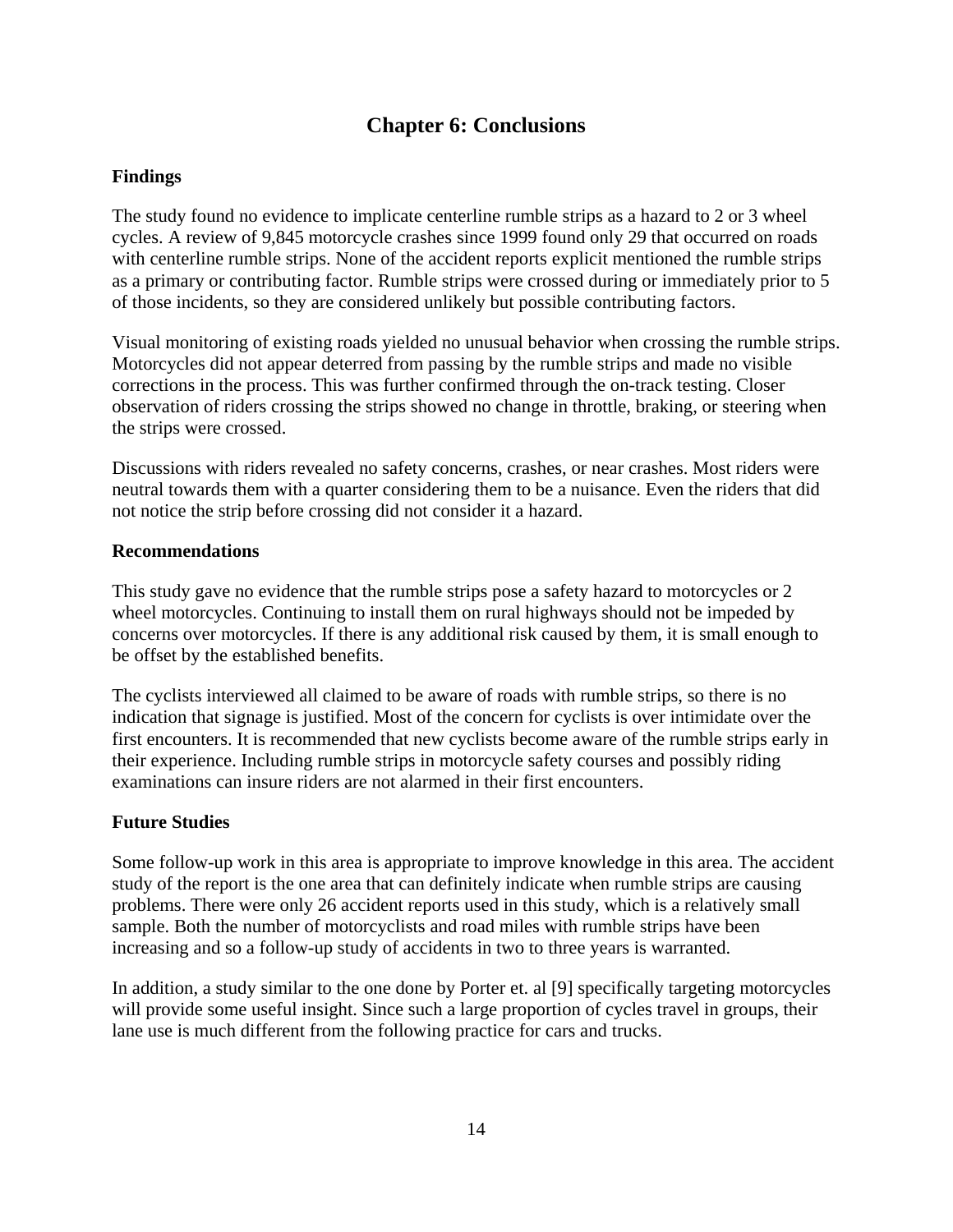#### **References**

- 1. Kathleen Harder, John Bloomfield and Benjamin Chihak, *The Effects of In-Lane Rumble Strips on the Stopping Behavior of Attentive Drivers*, Mn/DOT 2002-11, 2001, St. Paul, MN.
- 2. Kathleen Harder and John Bloomfield, *The Effects of In-Lane Rumble Strips on the Stopping Behavior of Sleep-Deprived Drivers*, Mn/DOT 2005-11, 2005, St. Paul, MN.
- 3. William Outcalt, *Centerline Rumble Strips*, Colorado Department of Transportation, Report CDOT-DTD-R-2001-8, 2001, Denver, CO.
- 4. Margaret Parkhill , *Synthesis of Practices for the Implementation of Centreline Rumble Strips*, Fredericton, New Brunswick: 15th Annual Canadian Multidisciplinary Road Safety Conference, 2005
- 5. Michael Griffith, *Safety Evaluation of Continuous Shoulder Rumble Strips Installed on Freeways*, Transportation Research Board, Report TRB 990162, 1999, Washington, D.C.
- 6. National Highway Traffic Safety Administration, *Traffic Safety Facts, 2004 Data,*  Washington DC, NHTSA Center for Statistics and Analysis, 2004
- 7. Minnesota Department of Public Safety, *Minnesota Motor Vehicle Crash Facts 2005,* St. Paul, MN, 2005
- 8. Kathleen Harder, John Carmody, and John Bloomfield, *The Effect of Centerline Treatments on Driving Performance*, Mn/DOT 2002-35, 2002, St. Paul, MN.
- 9. R. J. Porter, Eric T. Donnell, and Kevin M. Mahoney, "Evaluation of Effects of Centerline Rumble Strips on Lateral Vehicle Placement and Speed", *Journal of the Transportation Research Board*, No. 1862, 2004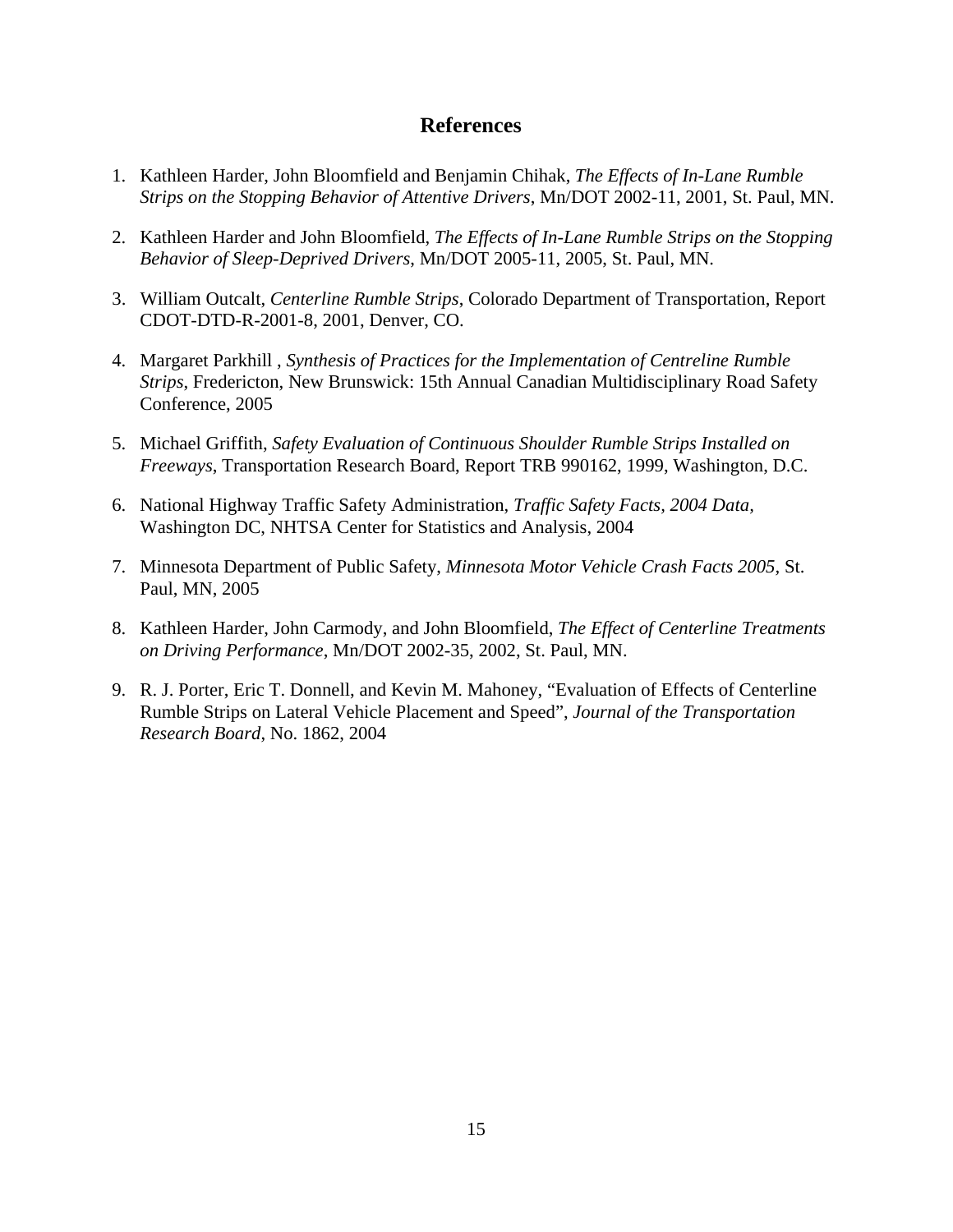# **Appendix A**

**Accident Report Narratives**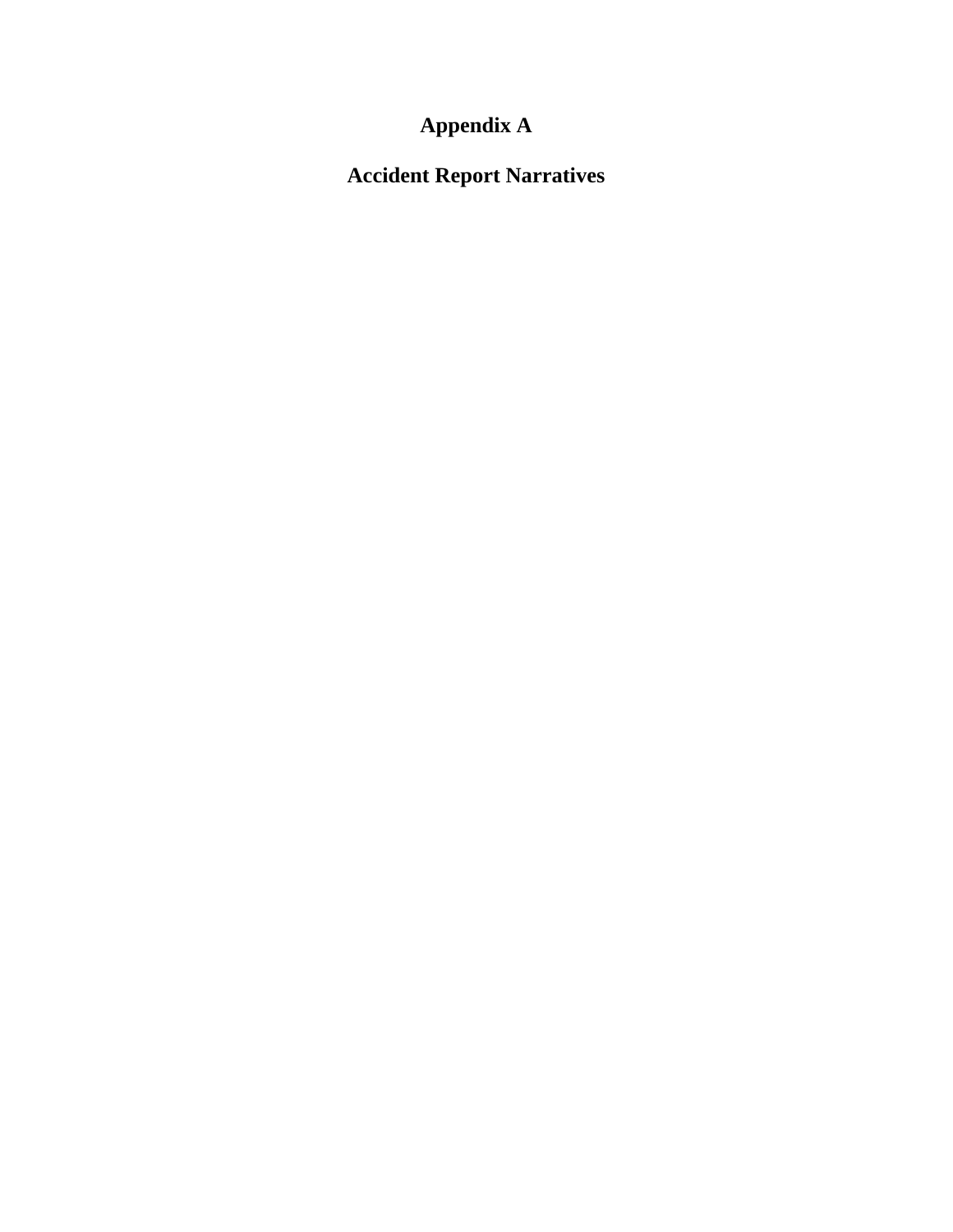Original narratives are in italics.

1. Single Vehicle crash

*V1 S/B on US TH 169. D1 leaned incorrectly during cornering, lost control, and crossed over the N/B lane and tipped over on the right shoulder of the N/B lane. Witnesses stated that V1 narrowly avoided a collision with a N/B vehicle, nearly came to a complete stop and then tipped over onto its right side. Marks on the pavement and shoulder were consistent with this account. D1 was transported from the scene by the Onamia Ambulance service to the Onamia Hospital where she was treated for bruises to the ribs and minor road rash. V1 had minor damage to the right side of the fuel tank and the right foot peg. V1 was trailered from the scene.*

*2.* Single Vehicle crash

*D1 was travelling E/B on US TH 14 near Nicollet County Road 37 when he lost control of motorcycle and skidded upon asphalt.* 

- 3. Single vehicle crash following a trailer. Names are replaced with blanks *Veh#1 was S/B on Hwy 25. A tractor pulling a chop box was S/B on Hwy 25 directly in front of Veh#1. Veh#1 was attempting to pass the tractor. The tractor attempted a left hand turn into the field approach. Veh#1 laid the motorcycle down to avoid a collision with the tractor. Tractor was equipped with working turn signals. Drive of the tractor stated he didn't signal the turn. The chop box trailer was not equipped with signals or*  lights. The trailer did have a slow moving sign attached. The signals from the tractor are *not able to be seen with the chop box directly behind. Driver of the tractor was \_\_\_\_\_\_. Owner of the tractor was*  $\qquad \qquad$ .
- 4. Two vehicle crash, both motorcycles. *V2 was eastbound on MNTH 95, and V1 was behind V2. V2 and V1 passed a passenger car. Immediately after the pass V2 applied the brakes because V2 was getting close to another motorcycle. Once V2 applied the brakes V1 rear ended V2. V1 then rolled over and D1 was thrown from the motorcycle.*
- 5. Two vehicle crash. V1 was a 3 axle truck and V2 was a motorcycle. *Vehicle 1 was eastbound on Hwy. 95, when westbound Vehicle 2 crossed the center line and struck V1 on the left side. V2 then impacted the left outside tire on the 2nd axel of V1 and V2 and the driver were flung into the air. Witnesses approximately 300 yards behind V2 stated it appeared the motorcycle pulled out to go around something, but there was no other vehicles or objects around in front of V2. D1 stated the operator of V2 was reaching down and behind with his right arm and did not appear to be looking at the roadway. D2 was fatally injured.*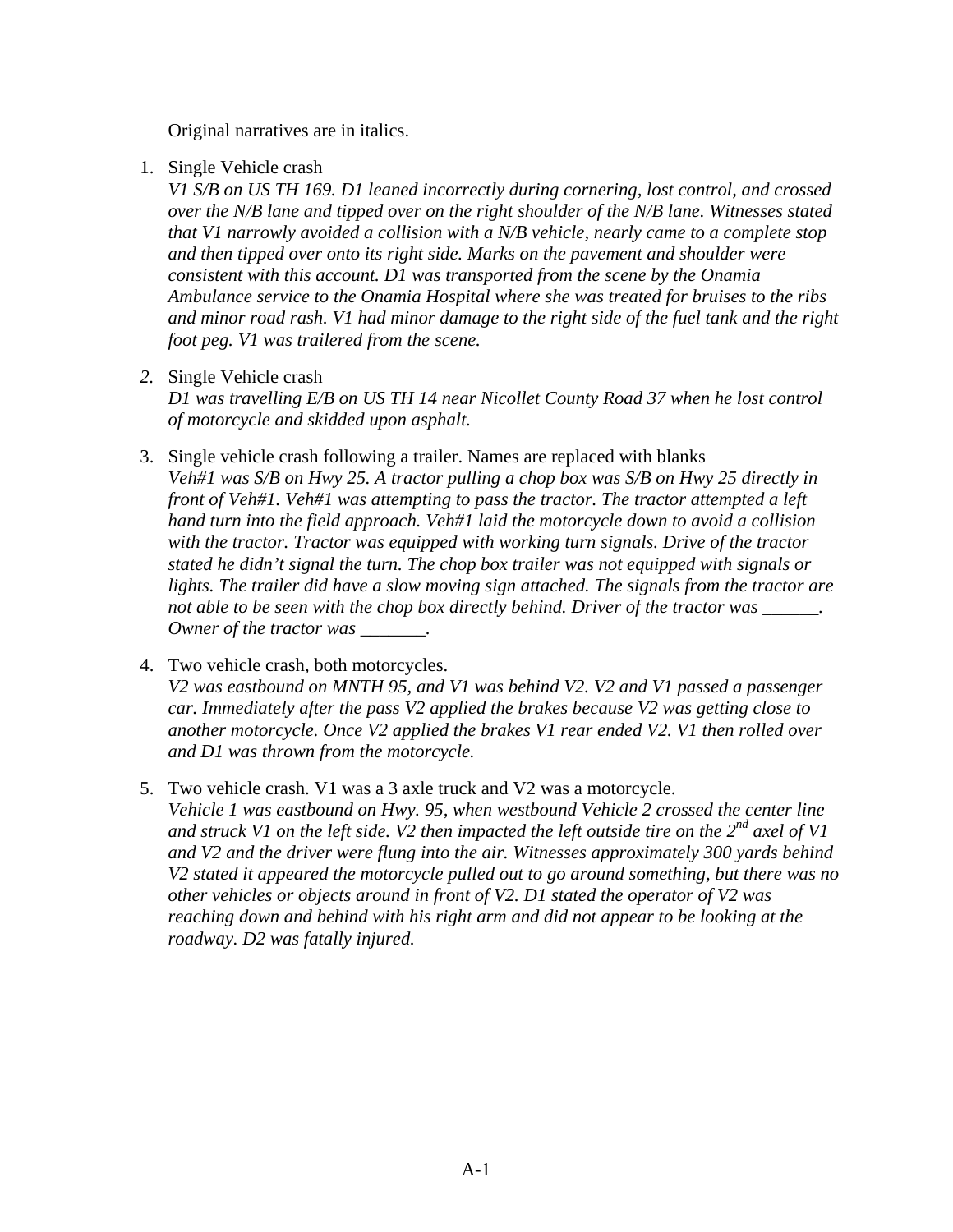# **Appendix B**

# **Observation Logs**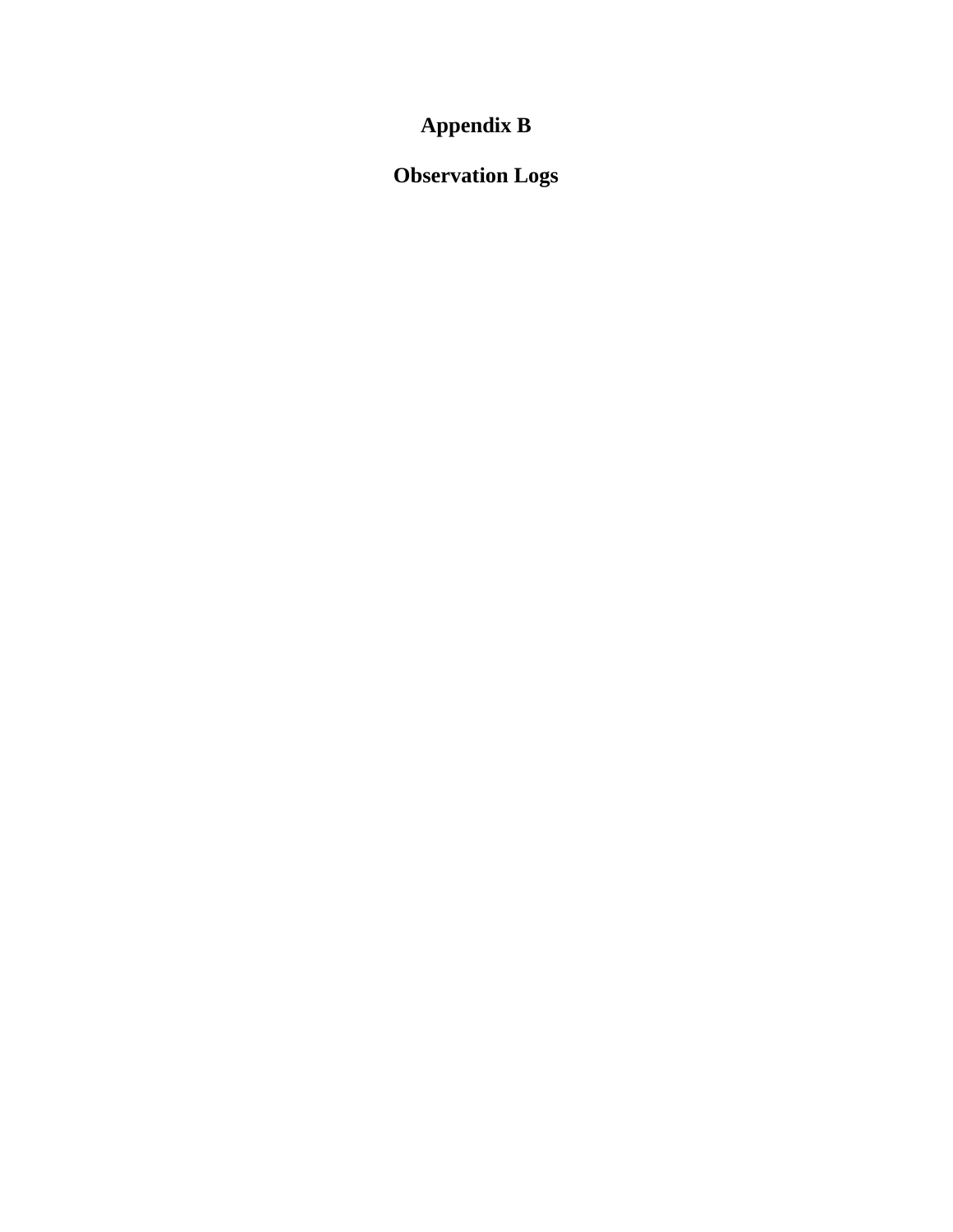| <b>Times</b>                        | Route | <b>Mile</b>                       | Non-motorcycle<br>crossing          | Motorcycle<br>Count / crossing | <b>Notes</b>                             |  |  |
|-------------------------------------|-------|-----------------------------------|-------------------------------------|--------------------------------|------------------------------------------|--|--|
| 19 May 2007 (Saturday) – Observer 1 |       |                                   |                                     |                                |                                          |  |  |
| 10:00                               | 25    | 122                               | 5                                   | 8/0                            |                                          |  |  |
| 11:30                               | 25    | 140                               | 3                                   | 20/7                           | Crossed in two groups                    |  |  |
| 14:00                               | 18    | Note 1                            | $\mathbf{1}$                        | 18/1                           |                                          |  |  |
| 16:00                               |       |                                   |                                     |                                |                                          |  |  |
|                                     |       |                                   | 25 May 2007 (Friday) - Observer 2   |                                |                                          |  |  |
| 14:15                               | 23    | 216                               | $\overline{2}$                      | 1/0                            |                                          |  |  |
| 15:10                               | 25    | 101                               | $\mathbf{1}$                        | 0/0                            |                                          |  |  |
| 15:35                               | 25    | 105                               | $\overline{4}$                      | 2/0                            |                                          |  |  |
| 16:00                               | 25    | 102                               | $\overline{2}$                      | 7/3                            |                                          |  |  |
| 17:00                               |       |                                   |                                     |                                |                                          |  |  |
|                                     |       | 8 June 2007 (Friday) - Observer 2 |                                     |                                |                                          |  |  |
| 15:30                               | 25    | 104                               | $\mathbf{1}$                        | 2/1                            | Slightly crossed center<br>then returned |  |  |
| 16:10                               | 25    | 114                               | $\overline{0}$                      | 3/0                            |                                          |  |  |
| 17:10                               | 23    | 217                               | $\overline{2}$                      | 9/1                            |                                          |  |  |
| 18:00                               |       |                                   |                                     |                                |                                          |  |  |
|                                     |       |                                   | 9 June 2007 (Saturday) – Observer 2 |                                |                                          |  |  |
| 12:30                               | 23    | 215                               | $\overline{2}$                      | 7/1                            |                                          |  |  |
| 13:00                               | 23    | 218                               | $\boldsymbol{0}$                    | 1/0                            |                                          |  |  |
| 14:20                               | 25    | 155                               | $\overline{0}$                      | 21/1                           | Most riders in groups<br>of 2 to 5       |  |  |
| 14:50                               | 18    | Note 1                            | $\overline{0}$                      | 15/0                           |                                          |  |  |
| 16:15                               | 25    | 104                               | $\boldsymbol{0}$                    | 10/0                           |                                          |  |  |

**Table B.1 - Observation Log**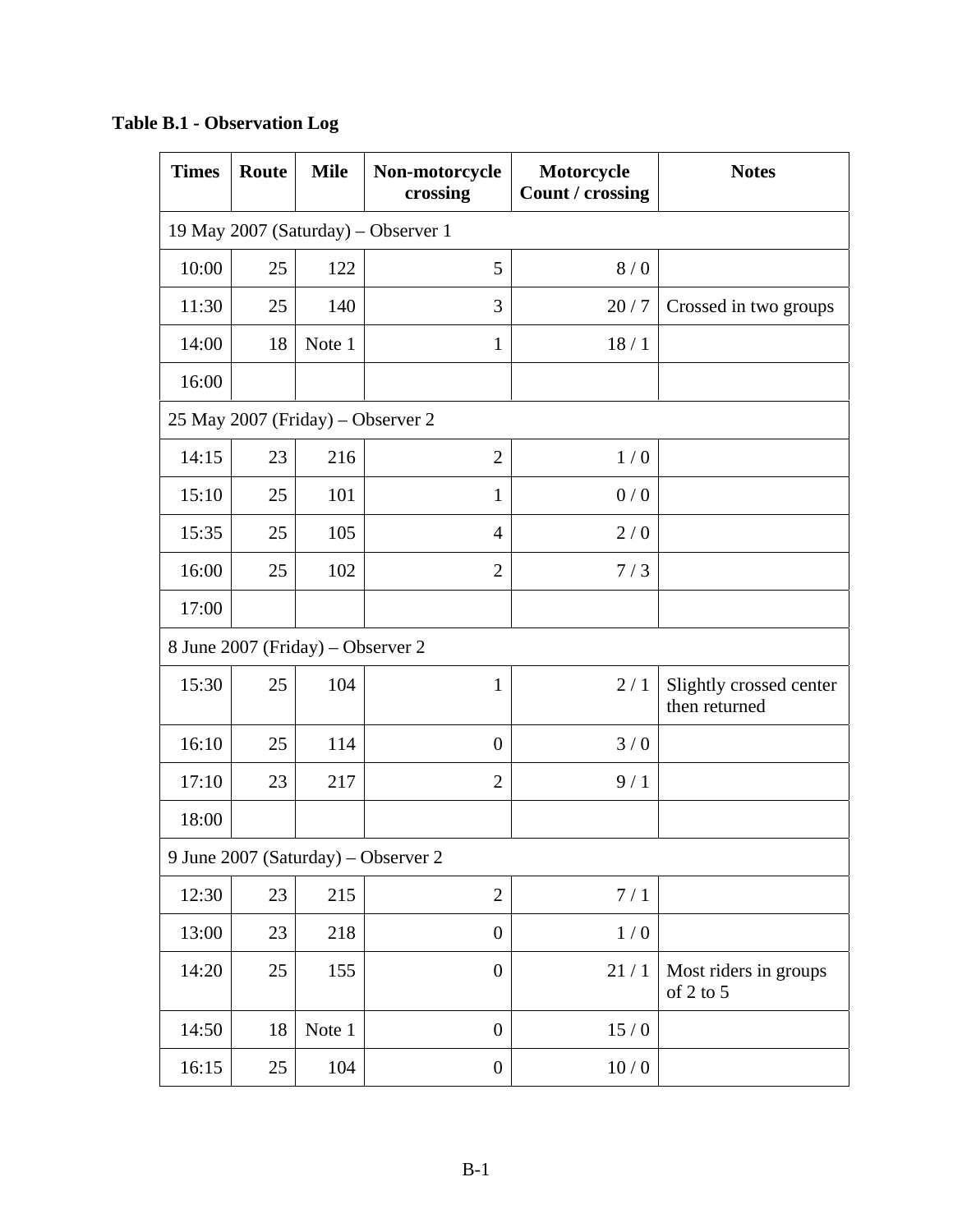| <b>Times</b> | Route | <b>Mile</b>                       | Non-motorcycle<br>crossing          | Motorcycle<br>Count / crossing | <b>Notes</b>                                                |
|--------------|-------|-----------------------------------|-------------------------------------|--------------------------------|-------------------------------------------------------------|
| 17:00        | 23    | Note 2                            | $\overline{0}$                      | 4/1                            |                                                             |
| 18:30        |       |                                   |                                     |                                |                                                             |
|              |       |                                   | 10 June 2007 (Sunday) – Observer 1  |                                |                                                             |
| 12:00        | 25    | 140                               | $\mathbf{1}$                        | 5/1                            |                                                             |
| 13:15        | 18    | Note 4                            | $\overline{2}$                      | 24/2                           | Two passing next to<br>each other                           |
| 15:30        | 169   | 215                               | $\overline{0}$                      | 15/1                           |                                                             |
| 16:30        | 169   | 219                               | 3                                   | 20/10                          | Counts approximate,<br>bikes were in two<br>large groups    |
| 18:00        |       |                                   |                                     |                                |                                                             |
|              |       | 6 July 2007 (Friday) - Observer 2 |                                     |                                |                                                             |
| 17:15        | 169   | Note 3                            | $\overline{0}$                      | 20/0                           |                                                             |
| 18:01        | 25    | 115                               | $\boldsymbol{0}$                    | 16/1                           |                                                             |
| 18:30        |       |                                   |                                     |                                |                                                             |
|              |       |                                   | 7 July 2007 (Saturday) - Observer 2 |                                |                                                             |
| 12:00        | 18    | Note 4                            | $\overline{0}$                      | 10/0                           |                                                             |
| 12:40        | 169   | 227                               | $\overline{0}$                      | 15/0                           | Positioned in a curve<br>looking for bikes<br>drifting wide |
| 13:05        | 169   | 224                               | $\overline{0}$                      | 35/0                           | Positioned in a curve                                       |
| 14:00        |       |                                   |                                     |                                |                                                             |

Notes:

1 – mile marker was not found. Location about 18 miles east of Brainerd

2 – mile marker not noted. Location about 6 miles East of St. Cloud

3 – mile marker not noted. Location about 3 miles south of highway 18

4 – mile marker not noted. Location 8 miles east of Brainerd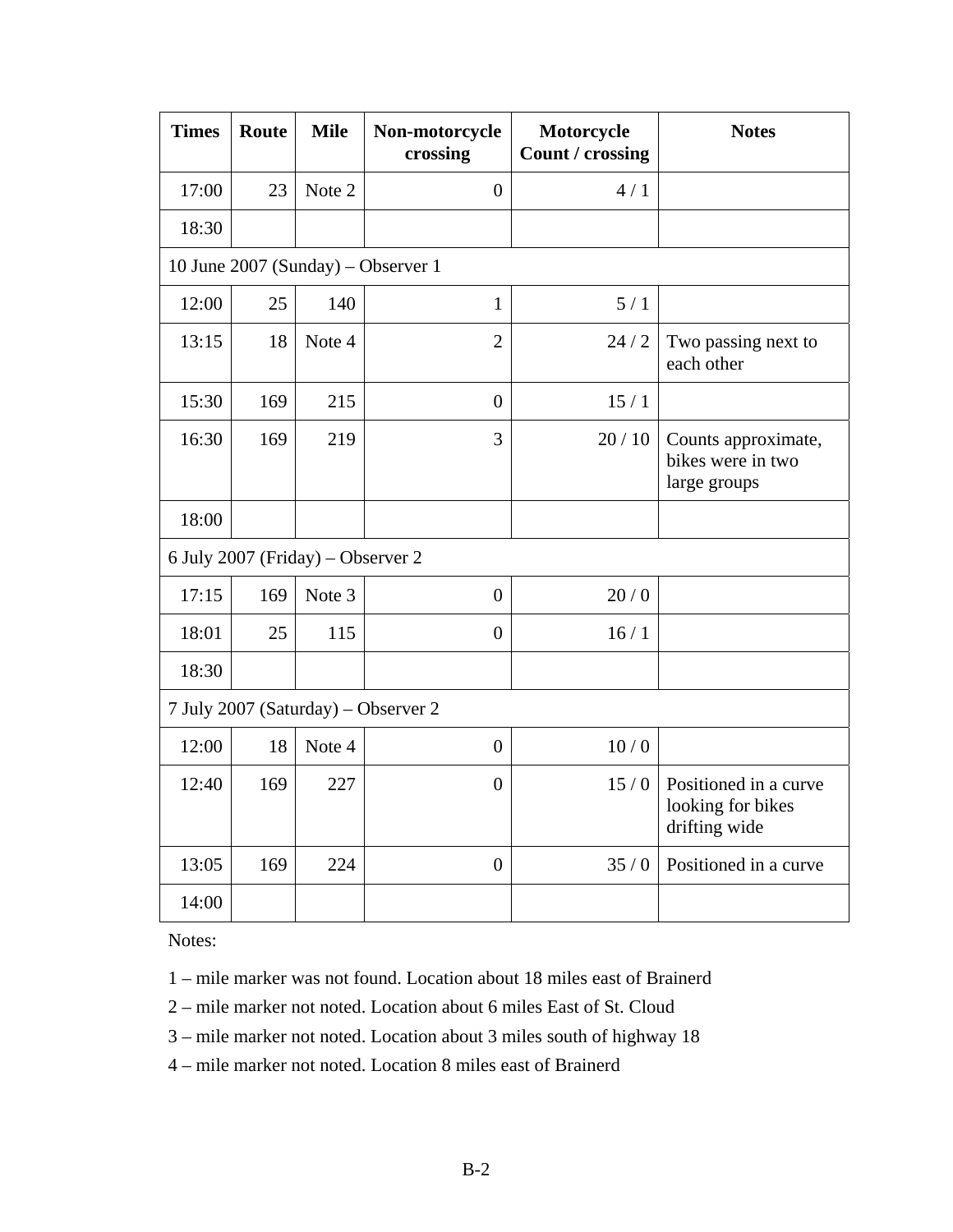**Appendix C** 

**Track Survey**